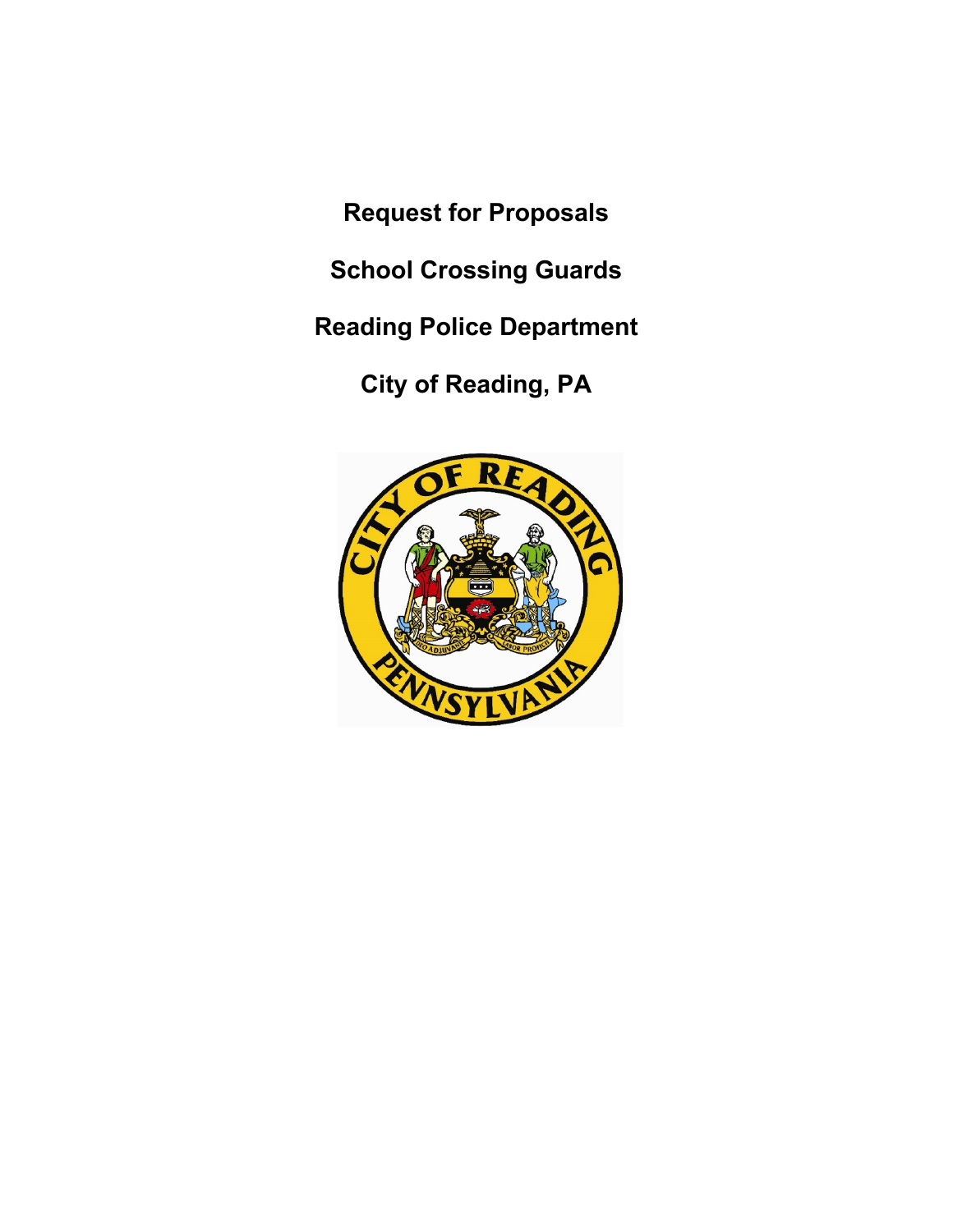## TABLE OF CONTENTS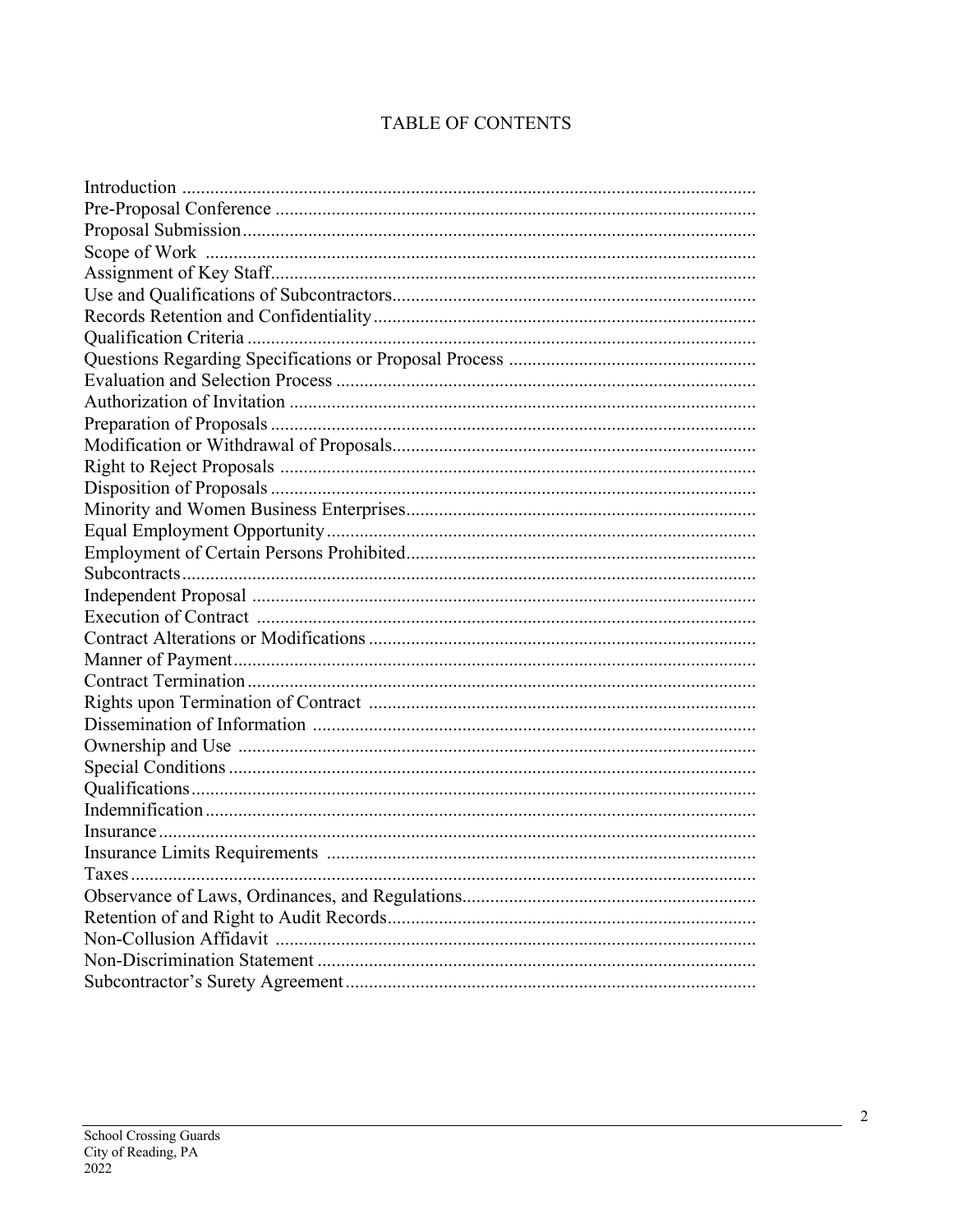# NOTICE AND INSTRUCTIONS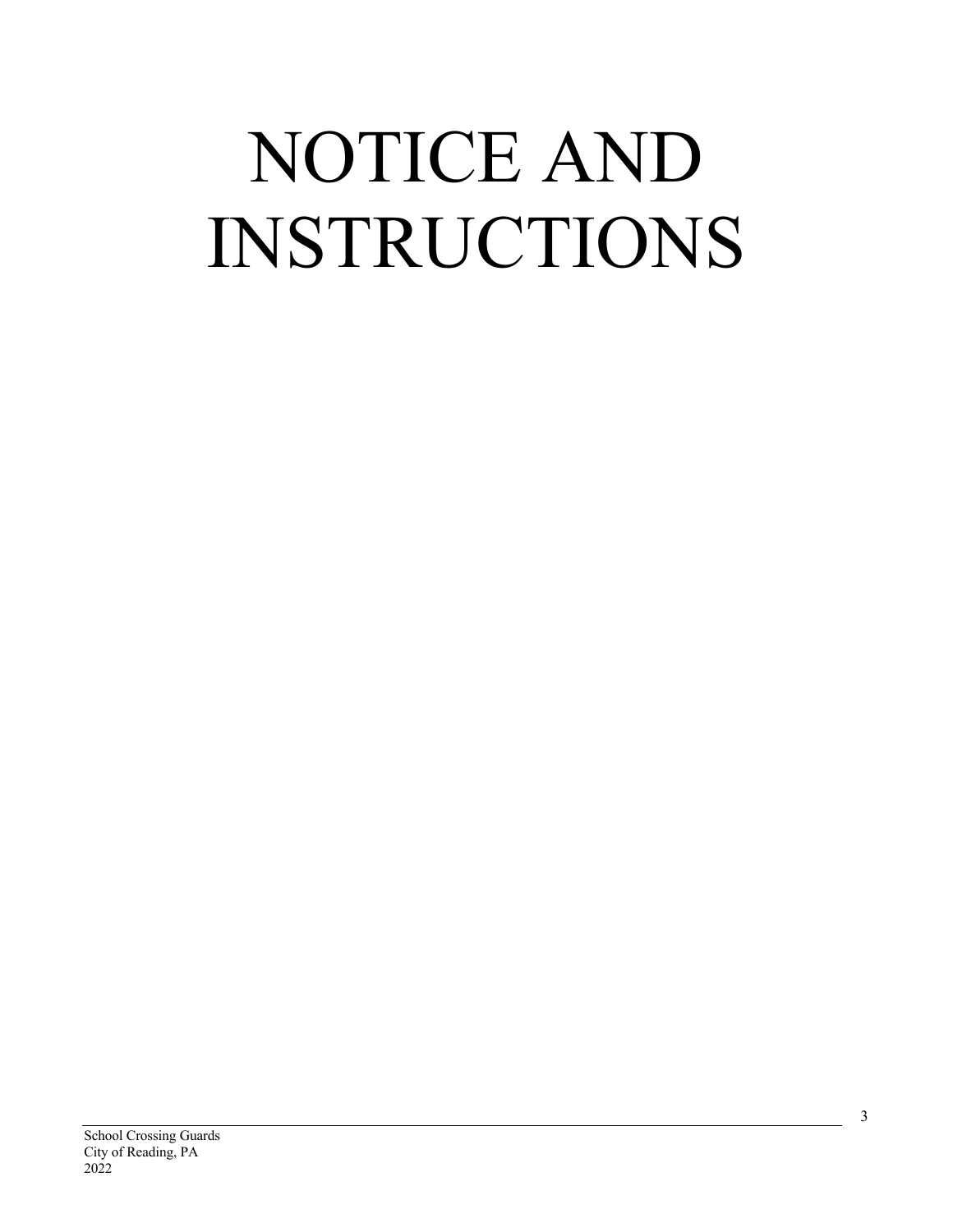#### CITY OF READING, PENNSYLVANIA

#### NOTICE TO CONTRACTORS

The City of Reading will receive proposals for the School Crossing Guards submitted electronically via the PennBid Program (https://pennbid.procureware.com). Proposals shall be received until 3:00 p.m., prevailing time on June 24, 2022.

Proposals received via PennBid after the hour specified will not be considered.

Specifications and bid forms, upon which all bids must be submitted, can be obtained via Penn Bid at https://pennbid.procureware.com.

The City of Reading reserves the right to accept or reject any or all bids, and to accept or reject any part of a bid that may not be in the public interest.

Tammi Reinhart Purchasing Coordinator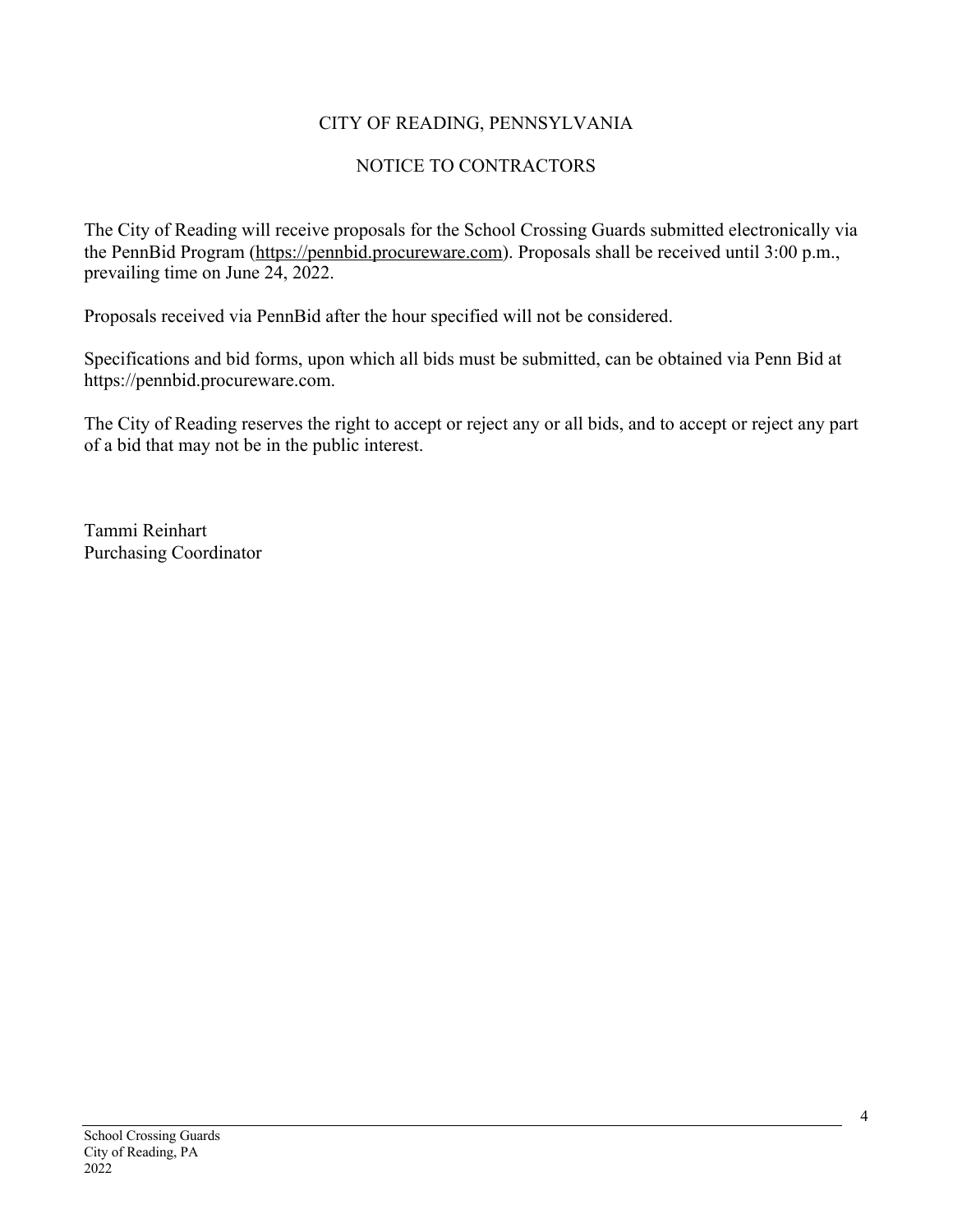#### INSTRUCTIONS TO BIDDERS

#### **PROPOSAL SUBMISSION**

Proposals shall be submitted via the PennBid Program (https://pennbid.procureware.com) no later than 3:00 pm, prevailing time on June 24, 2022.

Proposals received via PennBid after the hour specified will not be considered. Cost proposals and Technical proposal should be submitted separately.

#### **PROFESSIONAL SERVICES**

The City of Reading is soliciting competitive sealed proposals from qualified individuals and/or firms for School Crossing Guards.

#### **PRE-PROPOSAL MEETING**

There will not be a mandatory pre-proposal meeting. Any and all questions must be submitted to the City, via PennBid, no later than 2:00 pm, prevailing time, on June 15, 2022.

#### **SCOPE OF SERVICES**

- We currently have 47 locations for crossing guards.
- The company awarded this contract will be responsible for providing crossing guards at locations specified by the City and/or School District. The City offers no guarantee of the extent of work required during the contract period.
- Crossing guards work 2.5 hours per day. 1 hour in the morning and 1.5 hours in the afternoon. Any changes to the work hours would need approval of both the City of Reading Traffic Law Enforcement Unit and the Reading School District. The school year begins in late August and runs approximately to the beginning/mid-June, with appropriate holidays and teacer work days that do not require coverage.
- Proposal would need to include field supervision and the possibility of substitutes.
- Proposal must include estimate for crossing guard equipment/clothing i.e. Stop paddles, vests, whistles, raincoat, etc.
- Proposal must include orientation, training, recruitment and staffing. The Contractor shall provide the City with proof of certification/training upon request.
- Must provide drug screenings and criminal background checks.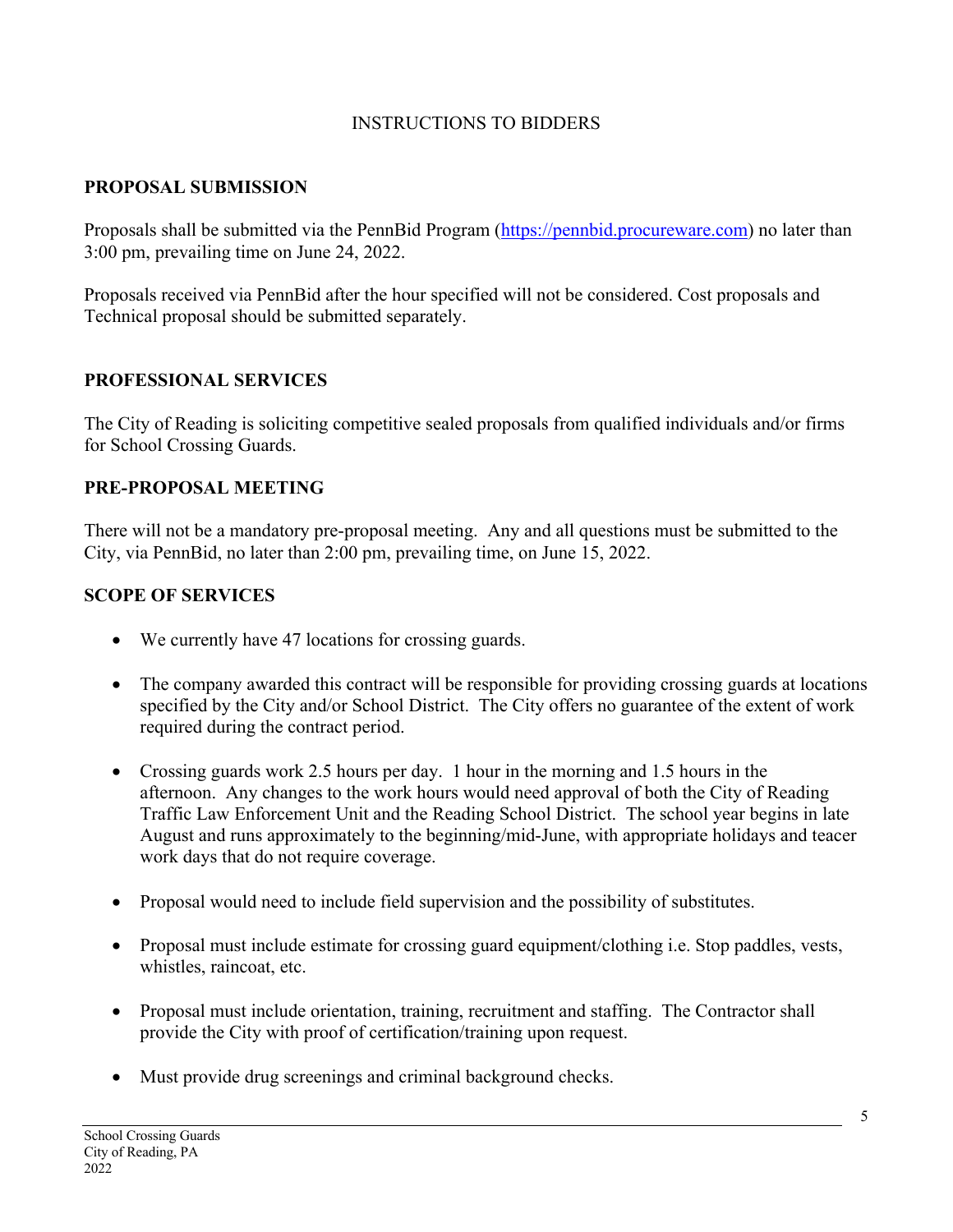- Crossing guards must be required to obtain their Child Abuse Clearance through the state of PA and must be renewed every 3 years.
- The Contractor shall provide experienced field supervisors that oversee the operations at all times the guards are on duty.
- The Contractor shall provide a 24 hour answering service (voicemail).
- The current school crossing guards must be given an opportunity to seek employment with the new Contractor. Should the Contractor decide to not select any of the current school guards, a written report should be sent to the Police Department's designee explaining the reason(s).

#### **PROHIBITIVE ACTIVITIES**

The following activities are prohibited while providing school crossing guard services for the City as outlined in the RFP:

• Use of tobacco products

• Listening to, or using a multimedia device, including but not limited to an iPod, MP3 player, portable radio, headset, or cell phone

• Use of a communication service other than for emergencies business related to this contract.

#### **Minority and Woman Enterprise Participation and Participation by Labor Surplus Area and Section 3 Firms.**

If the individual, firm or organization qualifies under any of these four categories, the individual, firm or organization shall set forth the basis so that the City of Reading can determine which categories (s) are applicable.

## **QUALIFICATIONS/EXPERIENCE**

Qualifications and experience of the firm as well as individual(s) who will provide the services. The submission should include:

1. Details on the qualifications of the individual(s) who will be our representatives from your company. List the names and titles of the principals, management and personnel who will be assigned to this contract. Include resumes / summary of experience of these persons. Discuss your staff including customer service representatives and help desk support staff.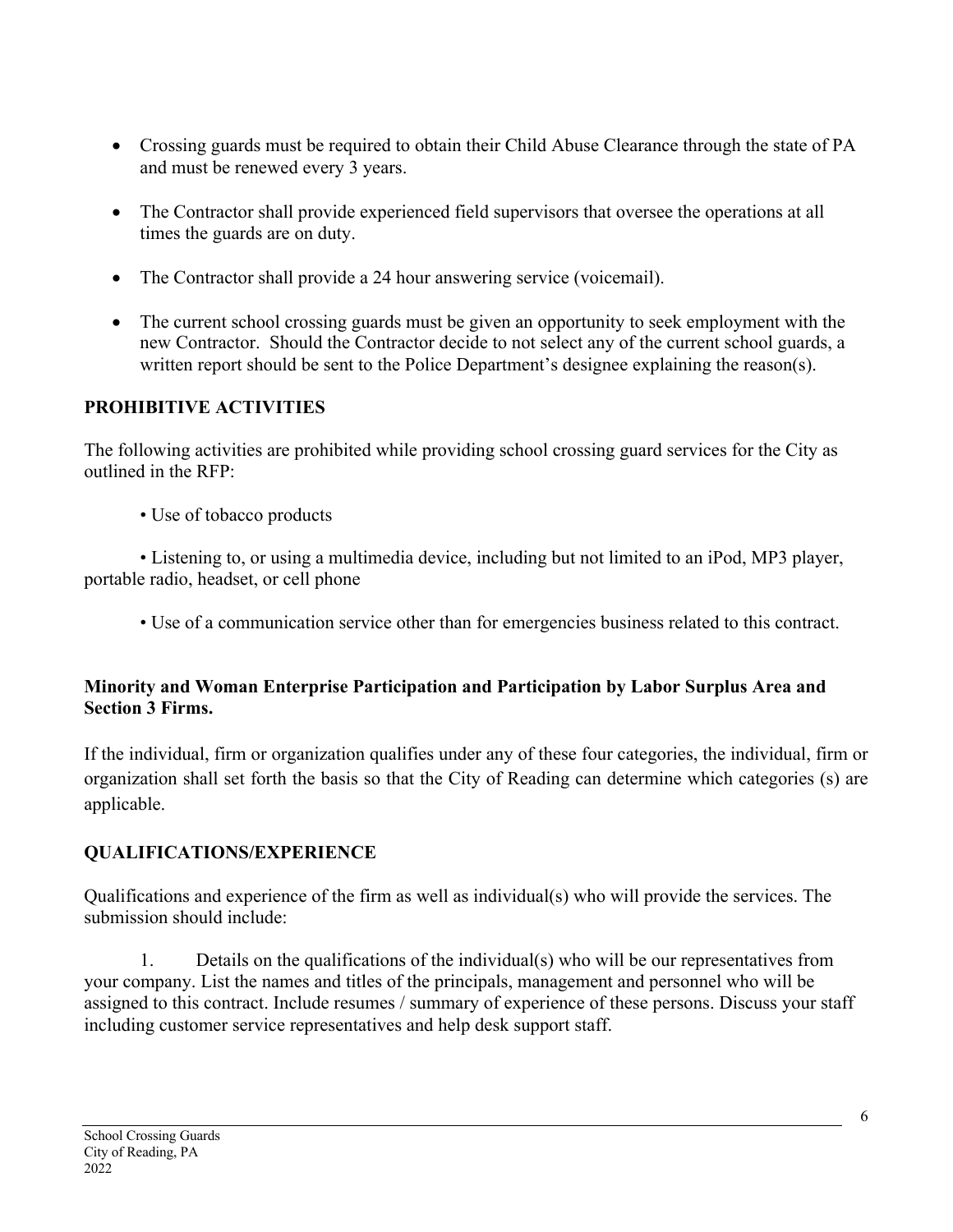2. Details on the qualifications of the firm, including documentation of the firm's Experience in similar work. Indicate the number of years' experience Proposer has had in providing these services. Describe your capabilities and provide a menu of your services.

3. Other previous and existing contracts - List similar contracts that your firm has been associated with within the past five years (delineate what services you provided).

Each contract description must include at least the following information:

- Name and Location of Project
- Nature of your firm's responsibility on the project/ work for which your firm was directly responsible.
- Contact Person (Name, Address, Phone #, Fax, E-mail).

Proposals will be considered from qualified firms or individuals whose experience includes successful work in similar projects. The firm must have a sufficient number of qualified staff in the applicable disciplines to complete the work in the time required and in accordance with State of Pennsylvania statutes and standards, if applicable.

The City anticipates awarding a three (3) year contract with the option to renew for one (1) to the contractor that submits the best overall proposal based on the City's evaluation criteria listed in this Section.

The City reserves the right at its' sole discretion to award or not award a contract for service School Crossing Guard. Failure to complete work or satisfy deadline requirements shall result in termination of any future obligations of the City of Reading to the vendor.

## **EVALUATION OF PROPOSALS**

The City of Reading will evaluate each written proposal, determine whether oral discussions with the individuals, firms or organizations are necessary, then based on the content of the written proposal and any oral discussions, select the best qualified for the assignment and which is most advantageous to the City of Reading, price and all other factors considered.

The evaluation will be based upon the following areas:

Completeness of response to the RFP Relevant experience WBE/MBE Stability/Price Presentation

The Offeror must insure that employees and applicants for employment are not discriminated against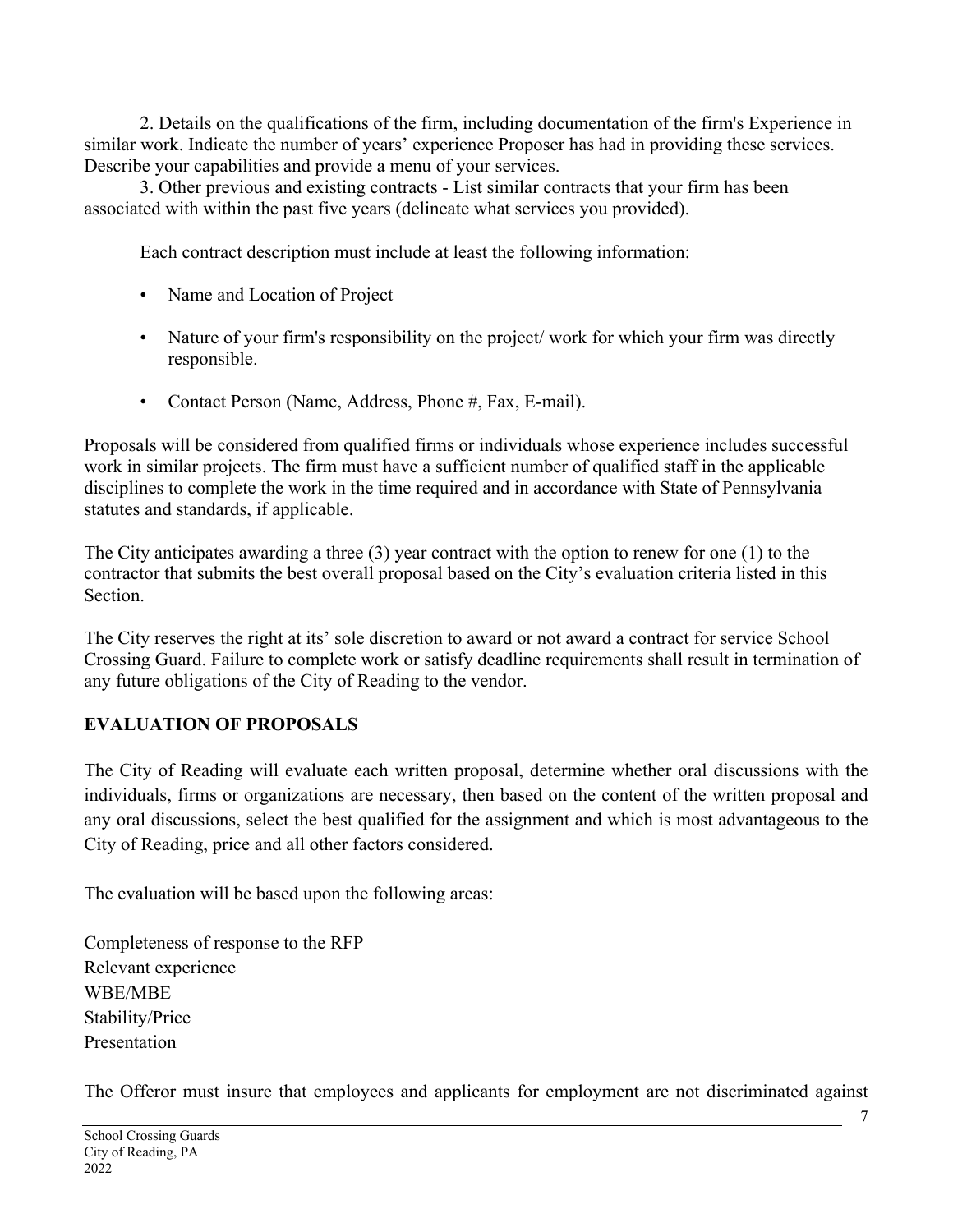because of their race, color, religion, sex, national origin, disability, or familial status and those requirements of Section 3 of the Housing and Urban Development Act of 1968, as amended, are met.

All successful bidders must meet the terms and conditions of:

- · 24 CFR Part 85
- · OMB Circular A-87
- · Section 3 of the Intergovernmental Cooperation Act of 1968
- · Section 109 of the Housing Act of 1974
- · Title VI of the Civil Rights Act
- Executive Order 11246, Equal Employment Opportunity, if the Contract exceeds \$10,000.
- The Fair Housing Act, as amended.
- · Any program regulations about Conflict of Interest.
- · Federal Access to Records.
- · Executive Order 11625 and section 504 of the Rehabilitation Act of 1973.
- · The American Disabilities Act of 1990.

# **SELECTION COMMITTEE AND PROCEDURE FOR REVIEW OF PROPOSALS**

A Selection Committee will be established to review and evaluate all proposals submitted in response to this Request for Proposals (RFP). The Committee shall conduct a preliminary evaluation of all proposals based on the information provided. The Committee will first review each proposal for compliance with the minimum qualifications and mandatory requirements of the RFP. Failure to comply with any mandatory requirements may disqualify a proposal.

The City reserves the right to reject any and all proposals and to waive minor irregularities. The City further reserves the right to seek new proposals when such a procedure is reasonably in the best interest of the City to do so.

# **INSURANCE**

The Contractor, at the time of execution of the contract, shall also furnish the City with insurance certificates of adequate limits, as later indicated, to protect the City of Reading, its agents, and employees from any litigation involving Workers' Compensation, Public Liability and Property Damage, involved in the work. All subcontractors must also furnish copies of their liability insurance and Workers' Compensation Insurance certificates to the City. The City will allow no subcontractor to perform any work under this contract unless such certificates are submitted to and approved by the City beforehand.

# **CONTRACTOR'S LIABILITY INSURANCE**

The status of the Contractor in the work to be performed by the Contractor is that of any independent Contractor and as such, he shall properly safeguard against any and all injury or damage to the public, to public and private property, materials and things, and as such he alone shall be responsible for any and all damage, loss or injury to persons or property that may arise, or be incurred, in or during the conduct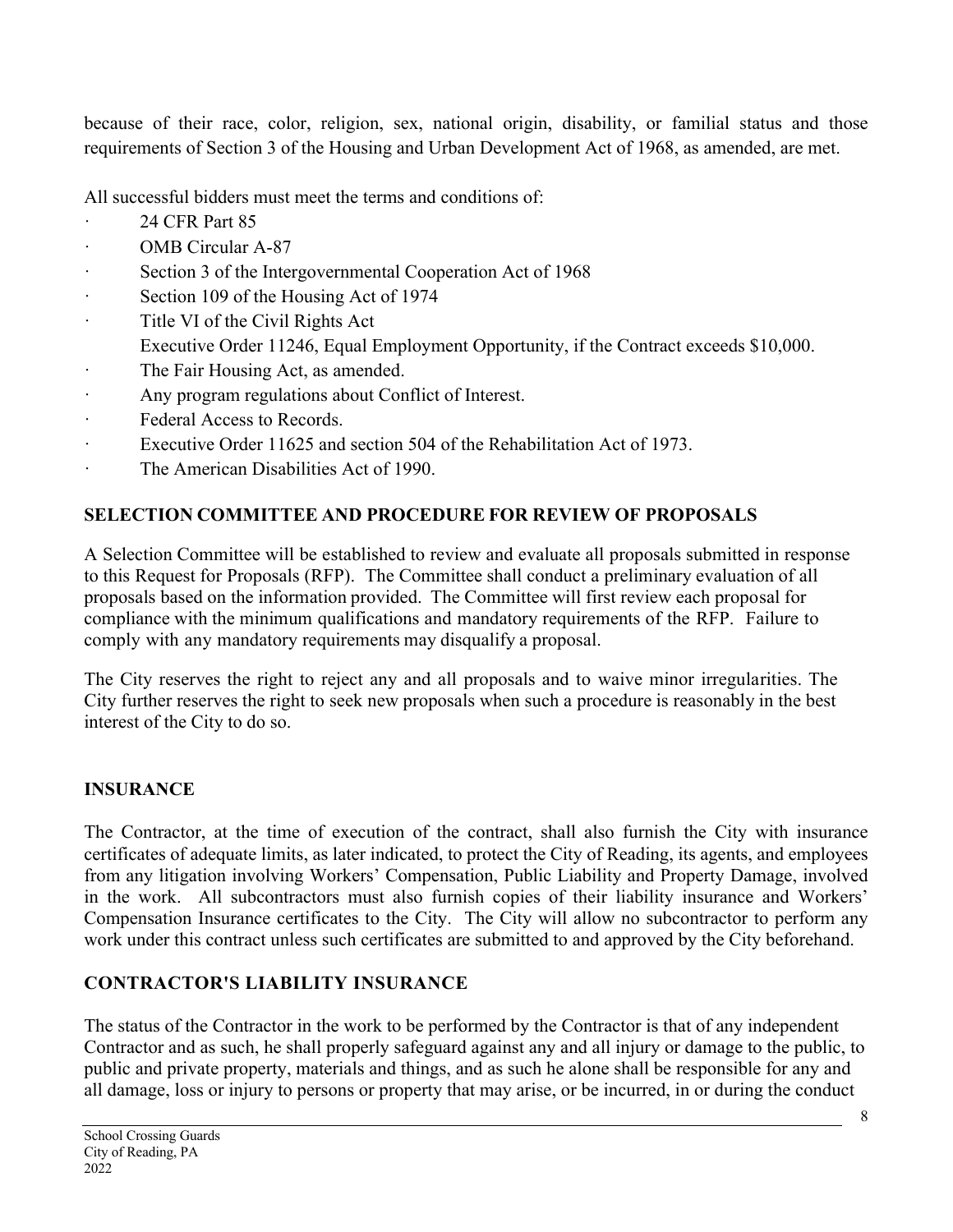or progress of said work without regard to whether or not the Contractor, his sub-contractors, agents, or employees have been negligent, and the Contractor shall keep the City free and discharged of and from any and all responsibility and liability therefore of any sort or kind. The Contractor shall assume all responsibility for risks or casualties of every description, for any or all damage, loss or injury to persons or property arising out of the nature of the work from the action of the elements, or from any unforeseen or unusual difficulty. The Contractor shall assume and be liable for all blame and loss of whatsoever nature by reason of neglect or violation of any Federal, State, County or Local laws, regulations, or ordinances; the Contractor shall indemnify and save harmless the City from all suits or actions of law of any kind whatsoever in connection with this work and shall if required by the City, produce evidence of settlement of any such action before final payment shall be made by the City. Contractor's Liability Insurance Certificate shall include the save harmless clause and shall be filed with the City.

The Contractor shall maintain such insurance as will protect him from claims under worker's compensation acts and from claims for damages because of bodily injury, including death, and property damage, which may arise from and during operations under this Contract, whether such operations be by himself, by any subcontractor or anyone directly or indirectly employed by either of them. Contractor's liability insurance shall be in the names of the Contractor and the City, as their respective interests may appear. Certificates of such insurance shall be filed with the City Risk and Safety Manager.

The minimum amount of liability insurance to be maintained by the Contractor during the life of the contract shall be as follows:

**Comprehensive General Liability** – for bodily injury and property damage – including any liability normally covered by a general liability policy with limits of not less than \$1,000,000 per occurrence and \$2,000,000 in the annual aggregate.

**Business Automobile Liability** – For owned, non-owned, leased and hired vehicles with a combined single limit of not less than \$1,000,000 for bodily injury and property damage.

**Worker's Compensation** – Statutory limits in each state in which Service Provider is required to provide Worker's Compensation coverage including "All States" and "Voluntary Compensation" endorsement, and a Waiver of Subrogation endorsement in favor of the County.

Prior to commencement of performance of this Agreement, Contractor shall furnish to the City a certificate of insurance evidencing all required coverage in at least the limits required herein, **naming the City of Reading, its elected officials, agents, and employees as additional insureds under the Comprehensive General Liability coverage**, and providing that no policies may be modified or cancelled without thirty (30) days advance written notice to the City. Such certificate shall be issued to*: City of Reading, 815 Washington Street, Reading, PA 19601.* All policies shall be in effect with companies holding an A.M. Best rating of "A-" or better and shall be licensed to do business in the Commonwealth of Pennsylvania. Such companies shall also be acceptable to the City.

Please forward a certificate of insurance verifying these insurance requirements.

Liability insurance shall include automobile coverage, including "hired automobiles and non-ownership automobiles."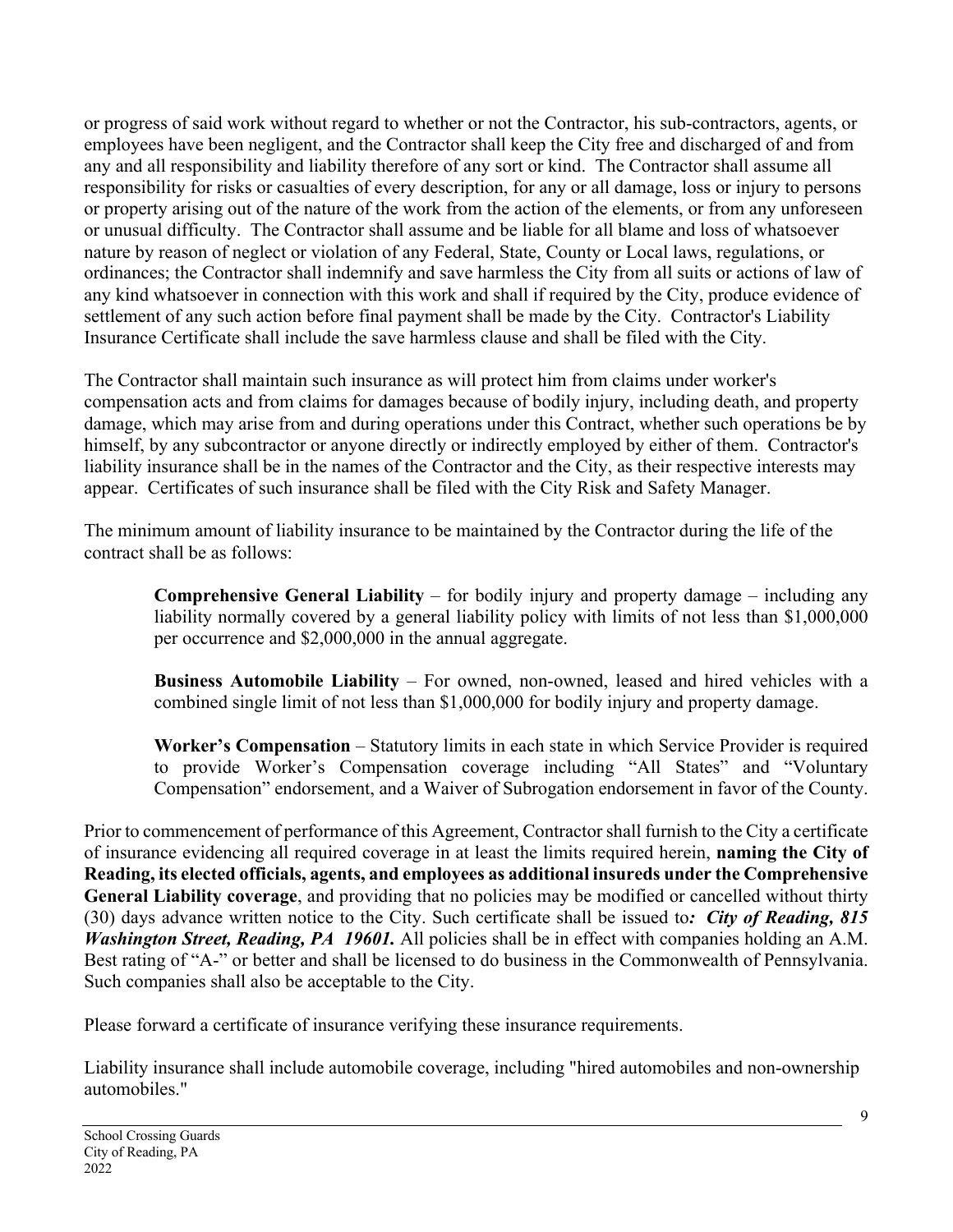All subcontractors performing work under this contract must furnish to the City a copy of their Certificate of Insurance for Workers' Compensation and liability for bodily injury and property damage.

# **EQUAL EMPLOYMENT OPPORTUNITY**

During the performance of this Contract, the Contractor agrees as follows:

The Contractor will not discriminate against any employees or applicant for employment because of race, color, religion, sex, or national origin. The Contractor will take affirmative action to ensure that applicants are employed, and that employees are treated during employment, without regard to race, color, religion, sex, or national origin. Such action shall include, but not be limited to, the following: employment, upgrading, demotion, or transfer; recruitment or recruitment advertising; layoff or termination; rates of pay or other forms of compensation; and selection for training, including apprenticeship. The Contractor agrees to post in conspicuous places, available to employees and applicants for employment, notices that may be provided by the City setting forth the provisions of this nondiscrimination clause.

The Contractor will, in all solicitations or advertisements for employees placed by or on behalf of the Contractor, state that all qualified applicants will receive consideration for employment without regard to race, color, religion, sex, or national origin.

The Contractor will send to each labor union or representative of workers with which the Contractor has a collective bargaining agreement or other contract or understanding, a notice advising the labor union or workers' representatives of the Contractor, commitments under this Section and shall post copies of the notice in conspicuous places available to employees and applicants for employment.

In the event of the Contractor's noncompliance with the non-discrimination clauses of this Contract or with any of the said rules, regulations, or orders, this Contract may be cancelled, terminated, or suspended in whole or in part and the Contractor may be declared ineligible for further City contracts.

The Contractor will include the provisions of these paragraphs in every subcontract or purchase order unless exempted.

## **EMPLOYMENT OF CERTAIN PERSONS PROHIBITED**

No person who, at the time, is serving sentence in a penal or correctional institution shall be employed on the work covered by this Contract.

## **SUPERVISION OF WORKERS**

The Contractor shall provide qualified supervision of each crew at all times while working under this contract. Each supervisor shall be authorized by the Contractor to accept and act upon all directives issued by the City. Failure for the supervisor to act on said directives shall be sufficient cause to give notice that the Contractor is in default of the contract unless such directives would create potential personal injury or safety hazards.

This contract will be under the direct supervision of the City or its authorized representatives. Any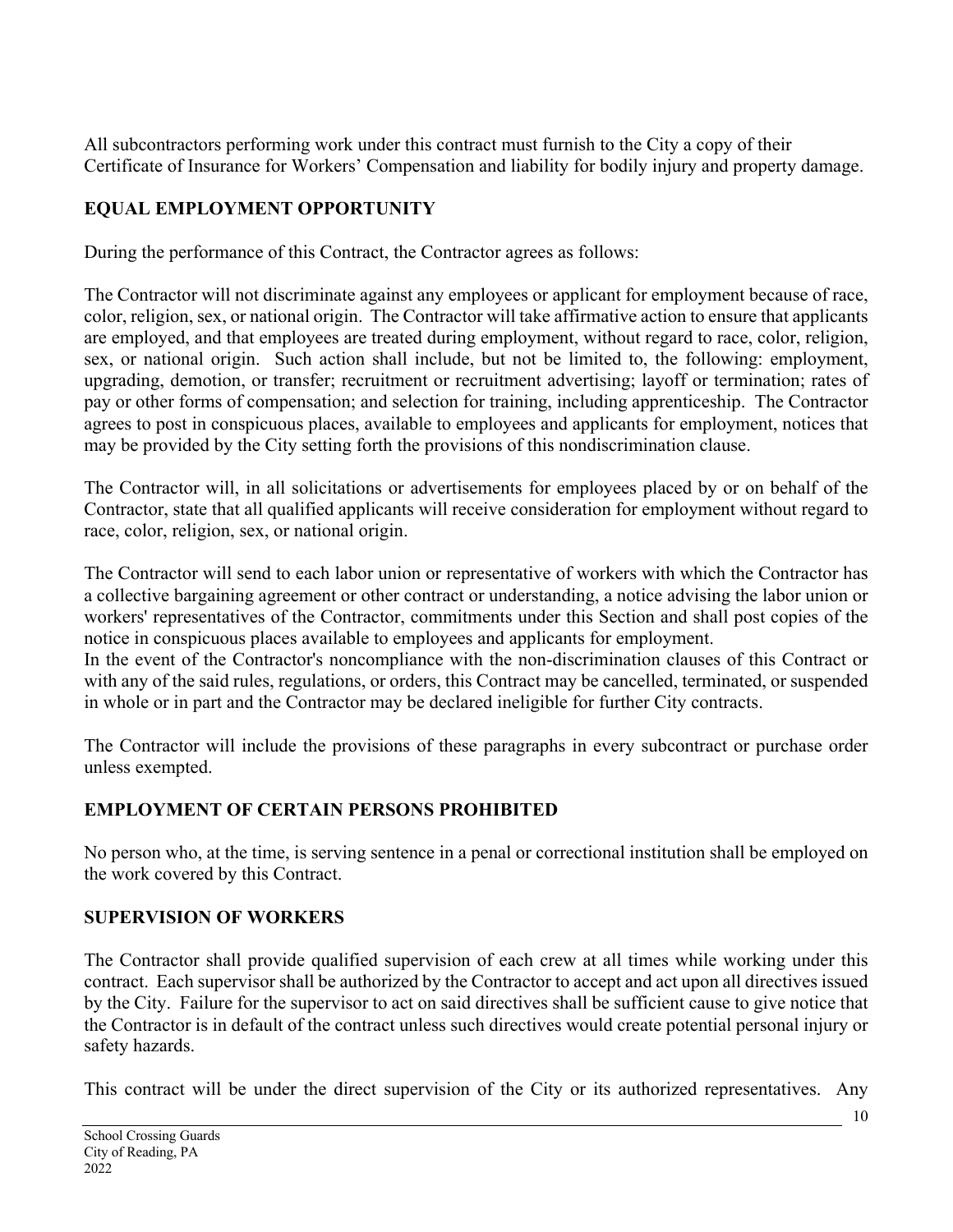alterations or modifications of the work performed under this contract shall be made only by written agreement between the Contractor and the City authorized representatives and shall be made prior to commencement of the altered or modified work. No claims for extra work or materials shall be allowed unless covered by written agreement.

## **SUBCONTRACTS**

The Contractor will not be allowed to subcontract work under this contract unless the City grants written approval. The Subcontractor, as approved, shall be bound by the conditions of the contract between the City and the Contractor. The authorization of a Subcontractor is to perform in accordance with all terms of the contract and specifications. All required notices, work orders, directives, and requests for emergency services will be directed to the Contractor. All directions given to the Subcontractor in the field shall bind the Contractor as if the notice had been given directly to the Contractor.

The contractor shall not assign work to another vendor or subcontract the work without the express written approval of the City.

# **BUSINESS PRIVILEGE TAX**

The City of Reading imposes a Business Privilege License, at \$55.00 per calendar year. In addition, a Business Privilege Tax is imposed at the rate of 2¼ mills upon the gross receipts attributable to business conducted within the City of Reading.

## **PERMITS/LICENSES**

The Contractor shall, at his/her expense, pay all fees and procure all necessary licenses and permits needed to conduct the work required under the terms of this contract. The Contractor shall give any and all necessary formal notices required in conjunction with the lawful prosecution of the work of this contract.

## **BASIS OF PAYMENT**

All prices to be quoted F.O.B. Reading, PA destination. The City of Reading is tax exempt.

# **OBSERVANCE OF LAWS, ORDINANCES AND REGULATIONS**

The Contractor at all times during the term of this contract shall observe and abide by all Federal, State, and Local laws which in any way affect the conduct of the work and shall comply with all decrees and orders of courts of competent jurisdiction. The Contractor shall comply fully and completely with any and all applicable State and Federal statutes, rules and regulations as they relate to hiring, wages and any other applicable conditions of employment.

# **QUESTIONS REGARDING SPECIFICATIONS ON PROPOSAL PROCESS**

To ensure fair consideration for all proposers, the City prohibits communication to or with any department director, division manager or employee during the submission process with the exception of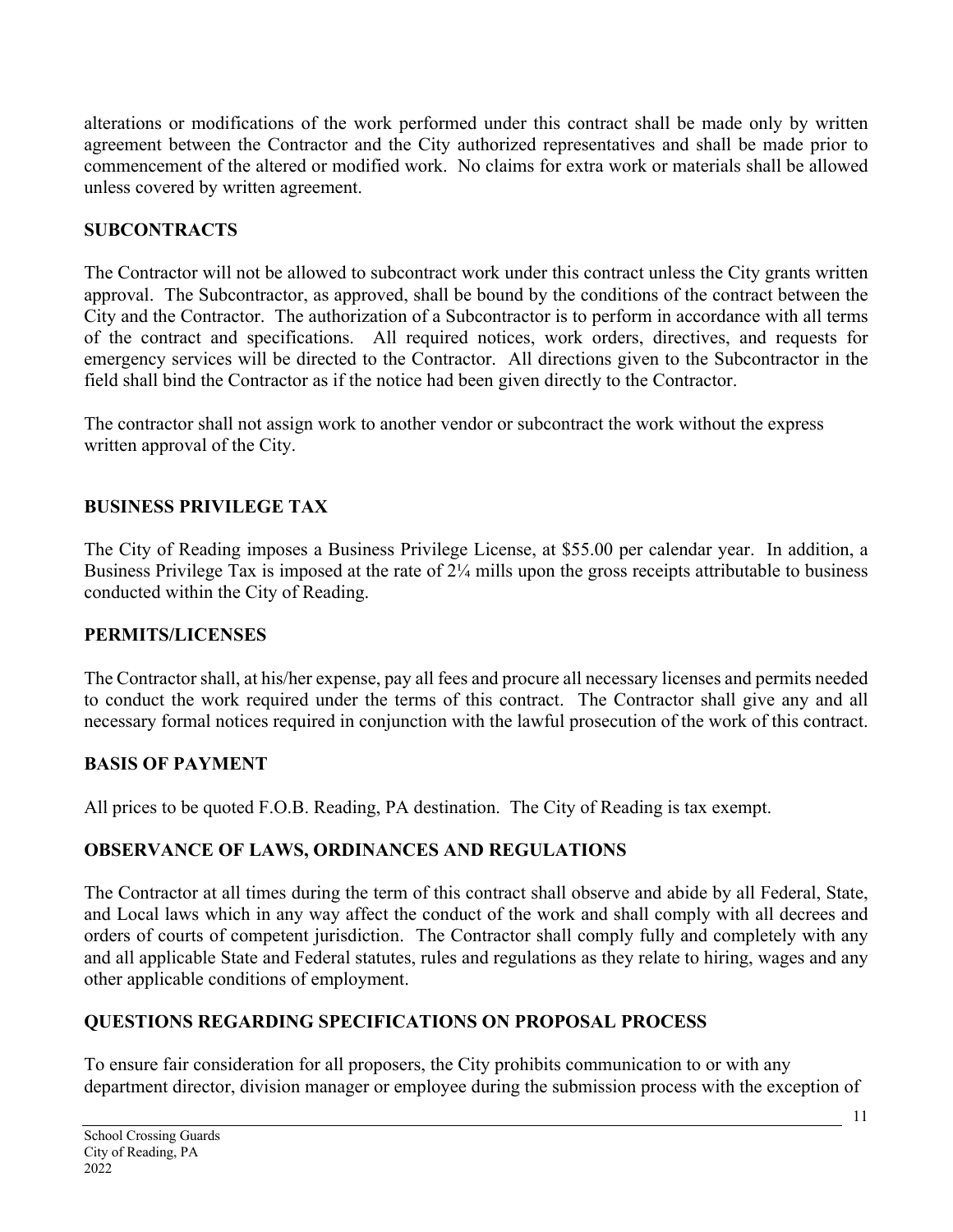those questions relative to interpretation of specifications or the proposal process. No interpretations of the meaning of the Bid documents will be made to any bidder orally.

Every request for such interpretation shall be submitted via the "Questions" tab within PennBid to be given consideration must be sent in prior to 2:00 p.m. on June 15, 2022.

Any and all such interpretation will be in the form of an Addendum to the Contract Documents and will be issued via PennBid to all prospective proposers no later than June 21, 2022.

Additionally, the city prohibits communications initiated by a proposer to any City Official or employee evaluating or considering the proposals prior to the time an award decision has been made. Any communication between proposer and the City will be initiated by the appropriate City Official or employee in order to obtain information or clarification needed to develop a proper, accurate evaluation of the proposal. Such communications initiated by a proposer may be grounds for disqualifying the offending proposer from consideration for award of the proposal and/or any future proposal.

# **WITHDRAWAL OF PROPOSALS/BIDS**

After a bid has been opened, it may not be withdrawn except as provided by Act of January 23, 1974, P.L. 9 No. 4 as same may be amended.

No bids may be withdrawn for a period of ninety (90) days following the formal opening and receipt of bids by the City of Reading.

## **BID REJECTION**

The City of Reading reserves the right to reject any or all bids and to accept or reject any part of any bid. It also reserves the right to waive any technical defects or minor irregularities, which in its discretion, is determined to be in the best interest of the City.

## **EXECUTION OF CONTRACT**

The successful Bidder shall, within ten (10) calendar days after mailing of contract documents by the City to the Principal, enter into contract with the City on form as included within the bidding documents for the appropriate bonds, indemnities and insurances required hereunder.

The contract, when executed, shall be deemed to include the entire agreement between the parties; the Contractor shall not base any claim for modification of the contract upon any prior representation or promise made by the representatives or the City, or other persons.

All attachments are considered as part of this document.

## **METHOD OF PAYMENT**

The City will accept invoices no more frequently than once a month. Each invoice shall be accompanied by a timesheet detailing all employee time logged for the prior month. The timesheet must list each guard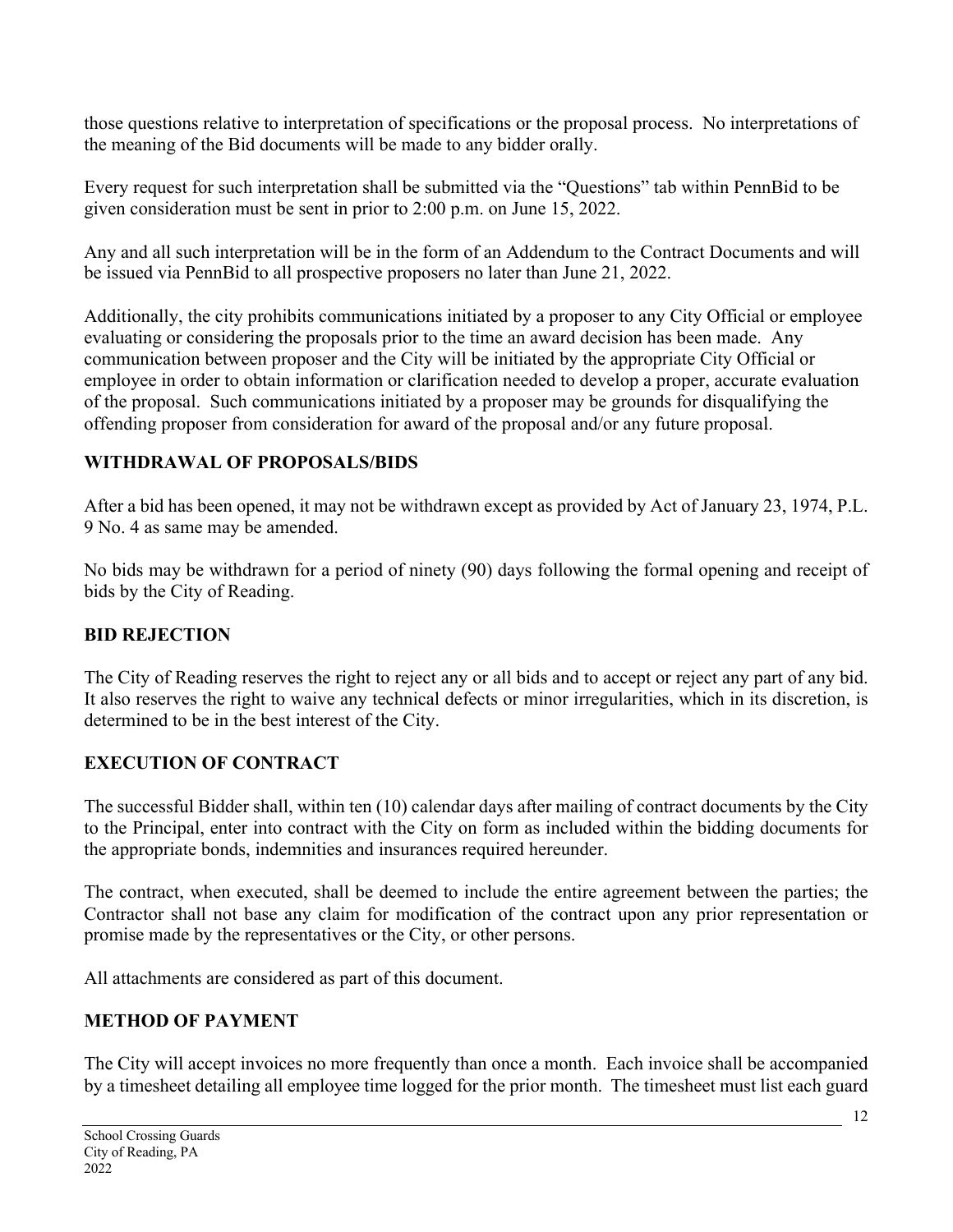by name, location and daily hours worked. Invoices shall be paid completely by the City no more than forty-five (45) days of receipt of invoice, except for items questioned. The City shall notify the Contractor within fifteen (15) days of receipt of the invoice of any items questioned. The Contractor shall prepare a verification date for the amount claimed and provide complete cooperation during such investigation of any areas in the invoice subject to question.

## **ACCESS TO ACCOUNTING RECORDS**

The contractor shall certify that all materials, equipment and labor charged to the City are accounted for and shall keep such full and detailed accounts as may be necessary for proper financial management under this Agreement. The City or its representative shall be afforded access to all the Contractor's records, books, correspondence, instructions, drawings, receipts, vouchers, memoranda, and similar data relating to this contract, and the Contractor shall preserve all such records for a period of three (3) years, or for such longer period as may be required by law, after the final payment.

#### **ASSIGNMENT OF REFUND RIGHTS**

The City is not subject to federal, state or local sales or use tax or federal excise tax. Contractor hereby assigns to City all of its rights, title, and interest in any sales or use tax which may be refunded as a result or the purchase of any materials purchased in connection with the contract and contractor, unless directed by City, shall not file a claim for any sales or use tax refund subject to this assignment. Contractor authorizes City, in its own name or the name of contractor, to file a claim for a refund of any sales or use tax subject to this assignment.

## **CONTRACTS WITH SUBCONTRACTORS**

The Contractor agrees to include the above references paragraphs in any contracts with subcontractors.

#### **NOTICE TO PROCEED**

The Contractor shall begin work on the job site within ten (10) days after receiving Notice to Proceed from the City.

#### **DISCONTINUANCE OF WORK**

The Contractor upon receipt of either written or oral notice to discontinue such practice shall immediately discontinue any practice obviously hazardous as determined by the City.

## **CONTRACT TERMINATION**

The City shall have the right to terminate a contract or a part thereof before the work is completed in the event:

1. Previous unknown circumstances arise making it desirable in the public interest to void the contract.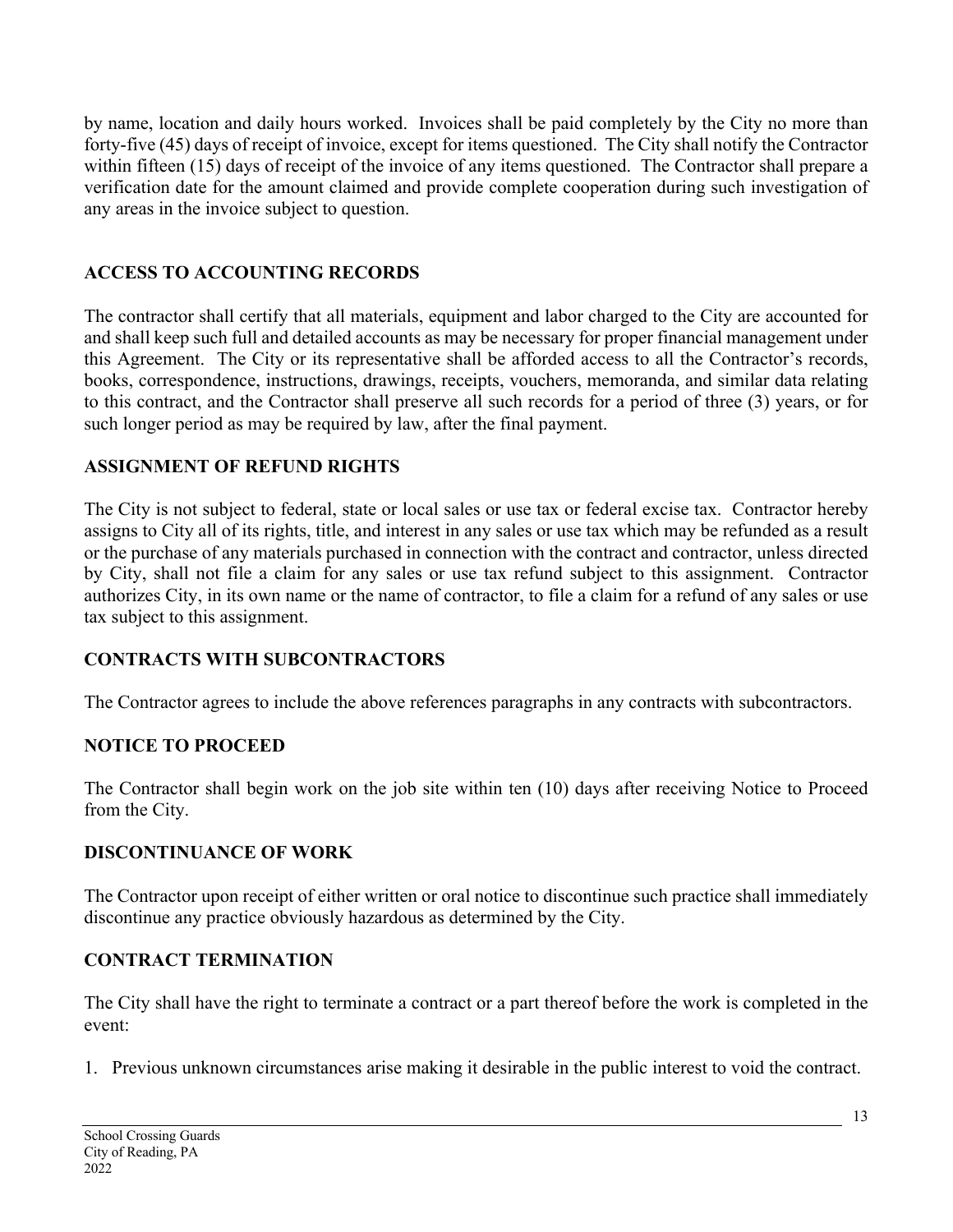- 2. The contractor is not adequately complying with the specifications.
- 3. The contractor refuses, neglects, or fails to supply properly trained or skilled supervisory personal and/or workers or proper equipment.
- 4. The contractor in the judgment of the City is unnecessarily or willfully delaying the performance and completion of the work.
- 5. The contractor refuses to proceed with work when and as directed by the City.
- 6. The contractor abandons the work.

Contractors who have questions concerning various aspects of this Contract should contact the following persons: Tammi Reinhart, Purchasing Coordinator at Tammi.Reinhart@readingpa.gov.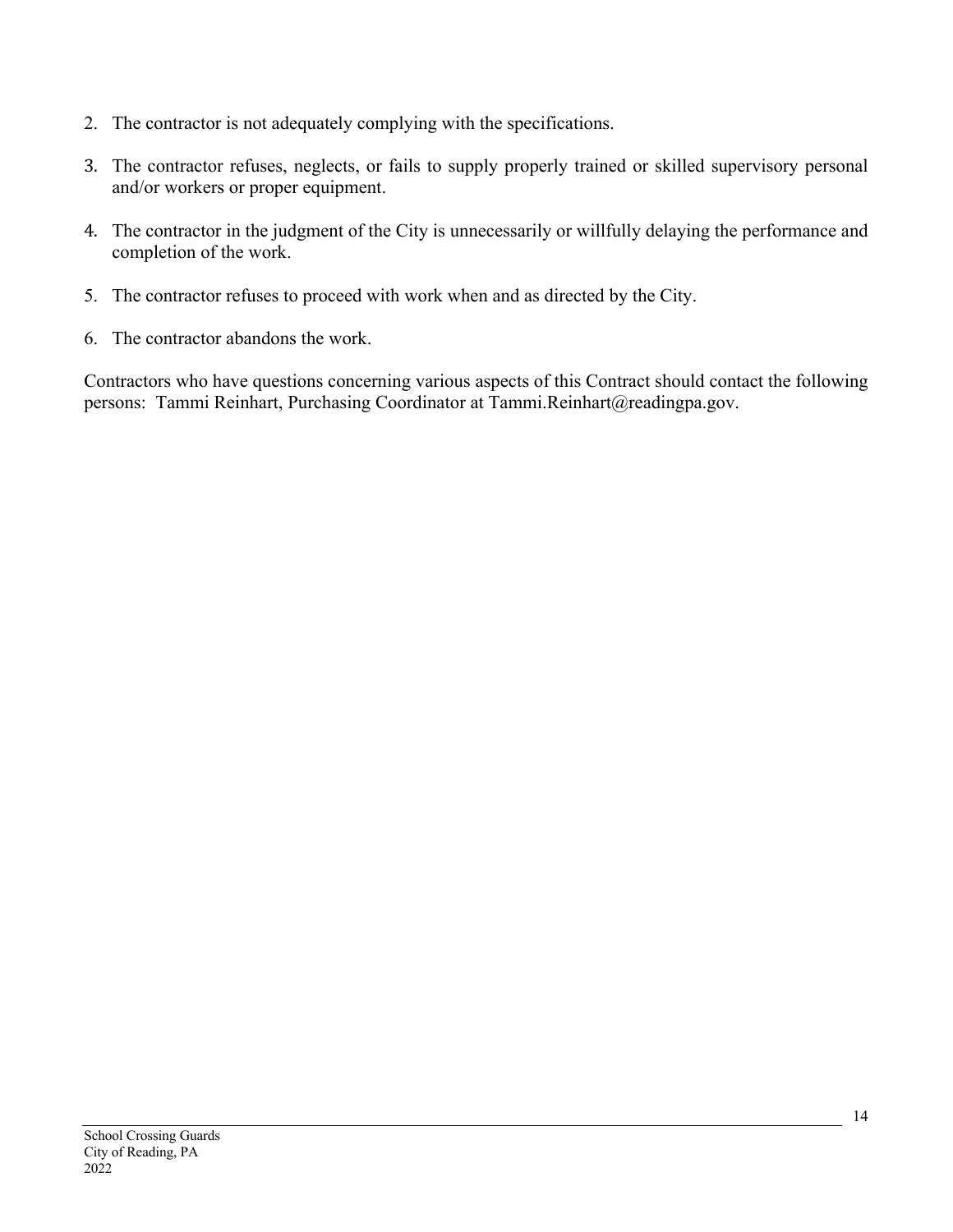#### NON-COLLUSION AFFIDAVIT

#### INSTRUCTIONS FOR NON-COLLUSION AFFIDAVIT

This Non-Collusion Affidavit is material to any contract pursuant to this bid. According to the Pennsylvania Antibid-Rigging Act, 73 P.S. 1611 et seq., governmental agencies may require Non-Collusion Affidavits to be submitted together with bids.

This Non-Collusion affidavit must be executed by the member, officer, or employee of the bidder who is authorized to legally bind the bidder.

Bid rigging and other efforts to restrain competition, and the making of false sworn statements in connection with the submission of bids are unlawful and may be subject to criminal prosecution. The person who signs the Affidavit should examine it carefully before signing and assure himself or herself that each statement is true and accurate, making diligent inquiry, as necessary, of all other persons employed by or associated with the bidder with responsibilities for the preparation, approval, or submission of the bid.

In the case of a bid submitted by a joint venture, each party to the venture must be identified in the bid documents, and an Affidavit must be submitted separately on behalf of each party.

The term "complementary bid" as used in the Affidavit has the meaning commonly associated with that term in the bidding process, and includes the knowing submission of bids higher than the bid of another firm, any intentionally high or noncompetitive bid, and any form of bid submitted for the purpose of giving a false appearance of competition.

Failure to file an Affidavit in compliance with these instructions will result in disqualification of the bid.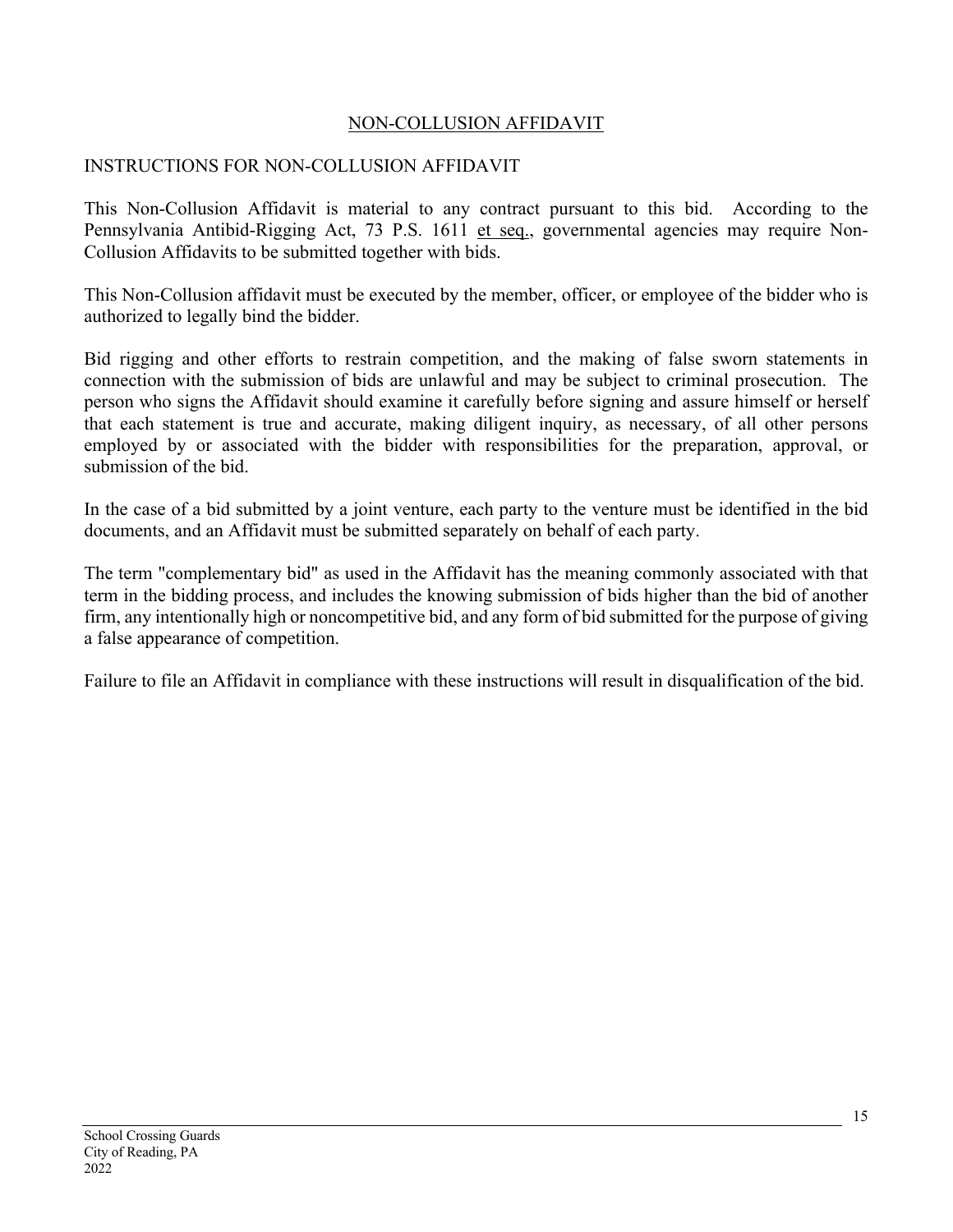#### NON-COLLUSION AFFIDAVIT OF PRIME BIDDER

| State of  |                                                    |
|-----------|----------------------------------------------------|
| County of |                                                    |
|           | , being first duly sworn, deposes and says that:   |
| He/She is |                                                    |
|           | (Owner, Partner, Officer, Representative or Agent) |
| of        | , the Bidder that has submitted the attached Bid   |
| or Bids;  |                                                    |

He/She is fully informed respecting the preparation and contents of the attached Bid and of all pertinent circumstances respecting such Bid;

Such Bid is genuine and is not a collusive or sham Bid;

Neither the said Bidder nor any of its officers; partners, owners, agents, representatives, employees or parties in interest, including this affidavit, has in any way colluded, conspired, connived or agreed, directly or indirectly, with any other Bidder, firm or person to submit a collusive or sham Bid in connection with the Contract for which the attached Bid has been submitted or to refrain from bidding in connection with such Contract, or has in any manner, directly or indirectly, sought by agreement or collusion or communication of conference with any other Bidder, firm or person to fix the price or prices in the attached Bid or of any other Bidder, or to fix any overheld, profit or cost element of the Bid price or the Bid price of any other Bidder, or to secure through any collusion, conspiracy, connivance or unlawful agreement any advantage against the City of Reading or any person interested in the proposed Contract;

The price or prices quoted in the attached Bid are fair and proper and are not tainted by any collusion, conspiracy, connivance or unlawful agreement on the part of the Bidder or any of its agents, representatives, owners, employees, or parties in interest, including this affidavit; and,

Neither the said Bidder nor any of its officers, partners, owners, agents or parties in interest, have any interest, present or prospective, that can be reasonably construed to result in a conflict of interest between them and the City of Reading, which the Bidder will be required to perform.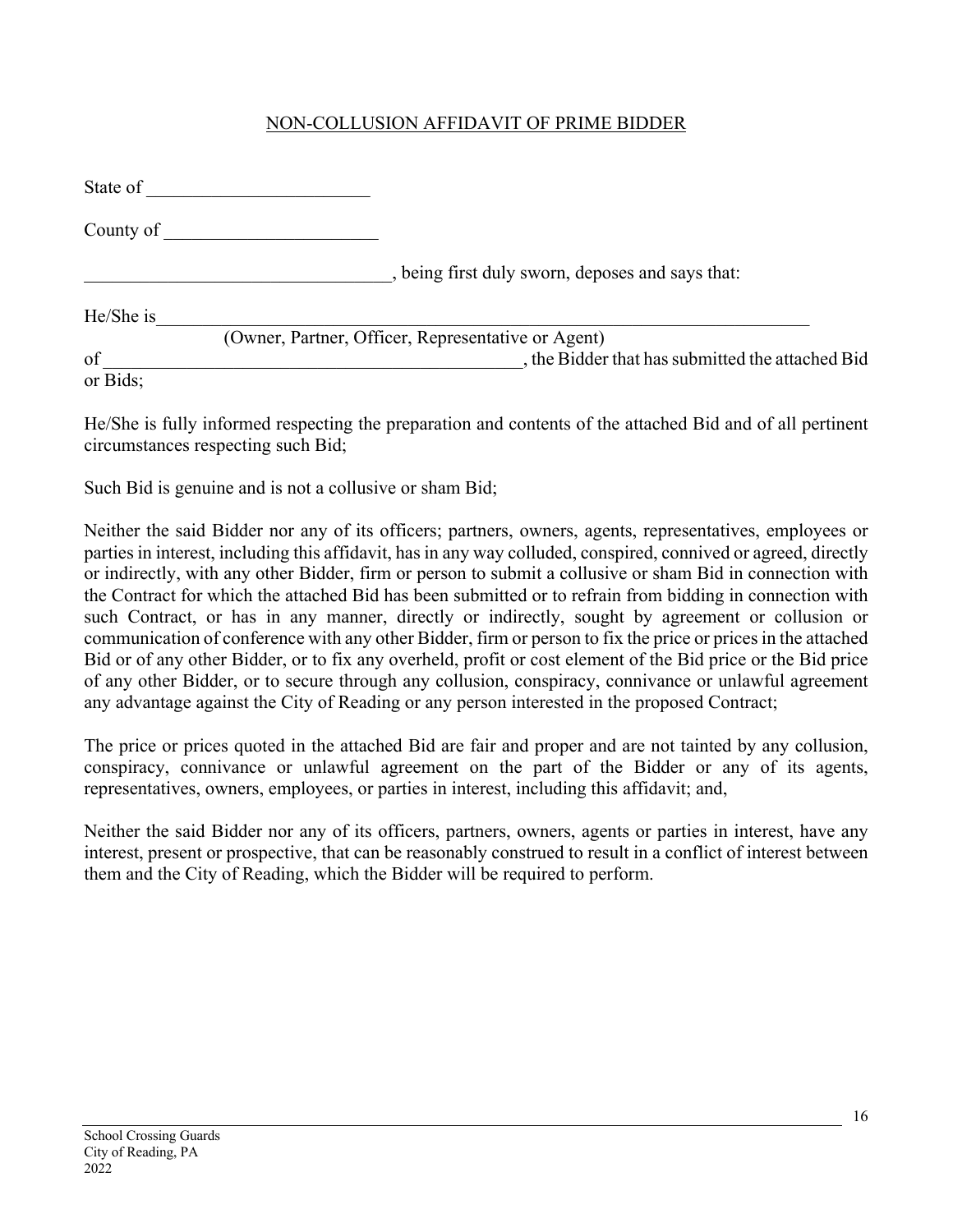I state that **I** state that **I** state that **I** state that **I** state is now understands

(Name of Firm)

and acknowledges that the above representations are material and important, and will be relied on by the City of Reading in awarding the contract(s) for which this bid is submitted. I understand and my firm understands that any misstatement in this affidavit is and shall be treated as fraudulent concealment from the City of Reading of the true facts relating to the submission of bids for this contract.

(Name and Company Position)

SWORN TO AND SUBSCRIBED BEFORE ME THIS DAY OF \_\_\_\_\_\_\_\_, 20\_\_\_

\_\_\_\_\_\_\_\_\_\_\_\_\_\_\_\_\_\_\_\_\_\_\_\_\_ My Commission Expires

Notary Public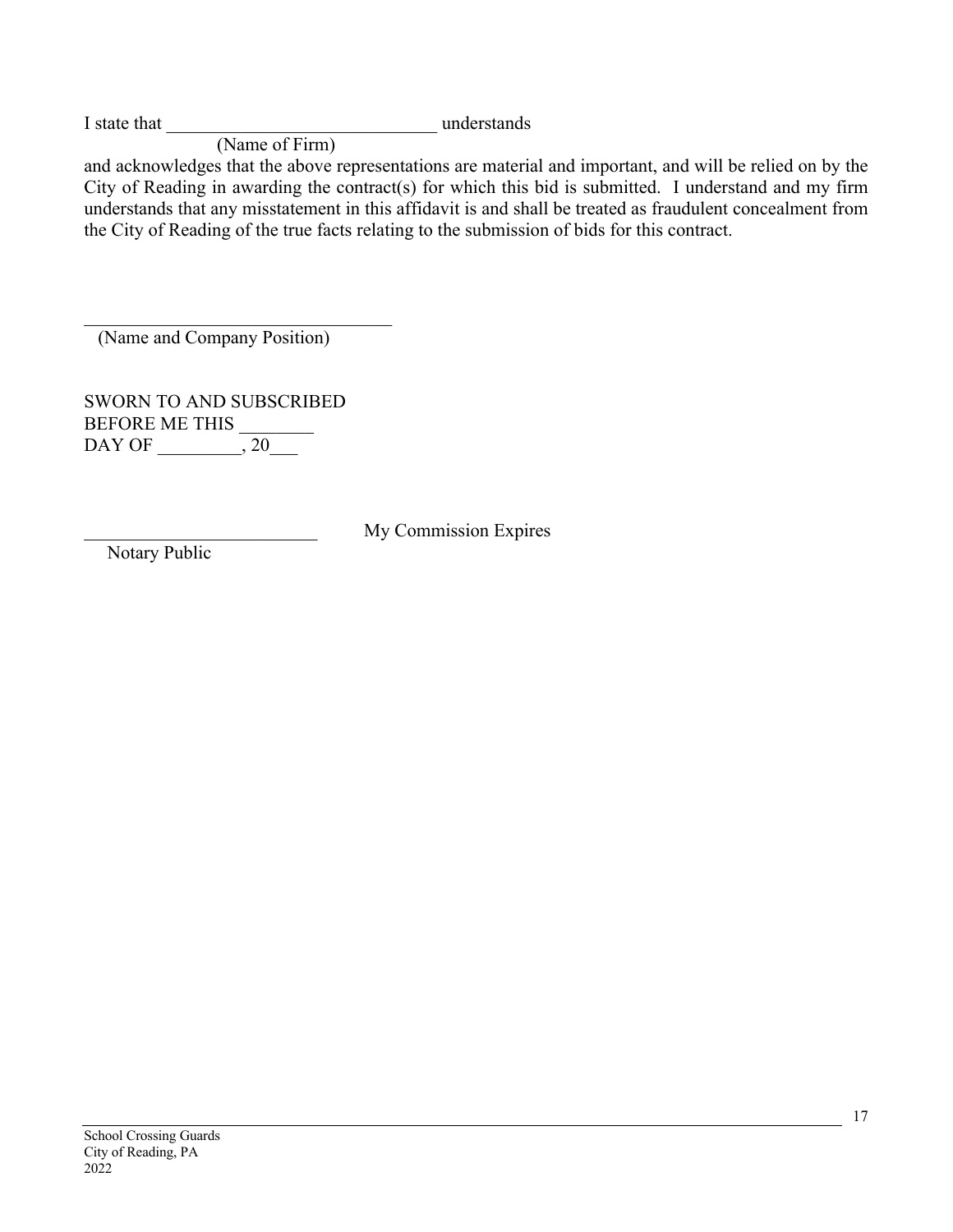#### STATEMENT OF BIDDER'S QUALIFICATIONS

All questions must be answered and the data given must be clear and comprehensive. This statement must be notarized. If necessary, questions may be answered on separate attached sheets. The Bidder may submit any additional information he desires.

| 1.  | Name of Bidder:                                                                                                                                                                                                                                                                                                       |
|-----|-----------------------------------------------------------------------------------------------------------------------------------------------------------------------------------------------------------------------------------------------------------------------------------------------------------------------|
| 2.  |                                                                                                                                                                                                                                                                                                                       |
| 3.  | When organized: When organized:                                                                                                                                                                                                                                                                                       |
| 4.  |                                                                                                                                                                                                                                                                                                                       |
| 5.  | How many years have you been engaged in the contracting business under your present<br>firm or trade name: 1000 million and the contract of the contract of the contract of the contract of the contract of the contract of the contract of the contract of the contract of the contract of the contract of the contr |
| 6.  | Contracts on hand: (Schedule these on an attached sheet, showing amount of each<br>contract and the appropriate anticipated dates of completion.)                                                                                                                                                                     |
| 7.  | Have you ever failed to complete any work awarded to you? If so, where and why?                                                                                                                                                                                                                                       |
| 8.  | Have you ever defaulted on a contract?<br>F so, where and why?                                                                                                                                                                                                                                                        |
| 9.  | List the more important projects recently completed by your company on an attached sheet, stating<br>the approximate cost of each, and the month and year completed.                                                                                                                                                  |
| 10. | List your major equipment available for this contract.                                                                                                                                                                                                                                                                |

11. Describe experience in construction work similar in importance to this project on an attached sheet.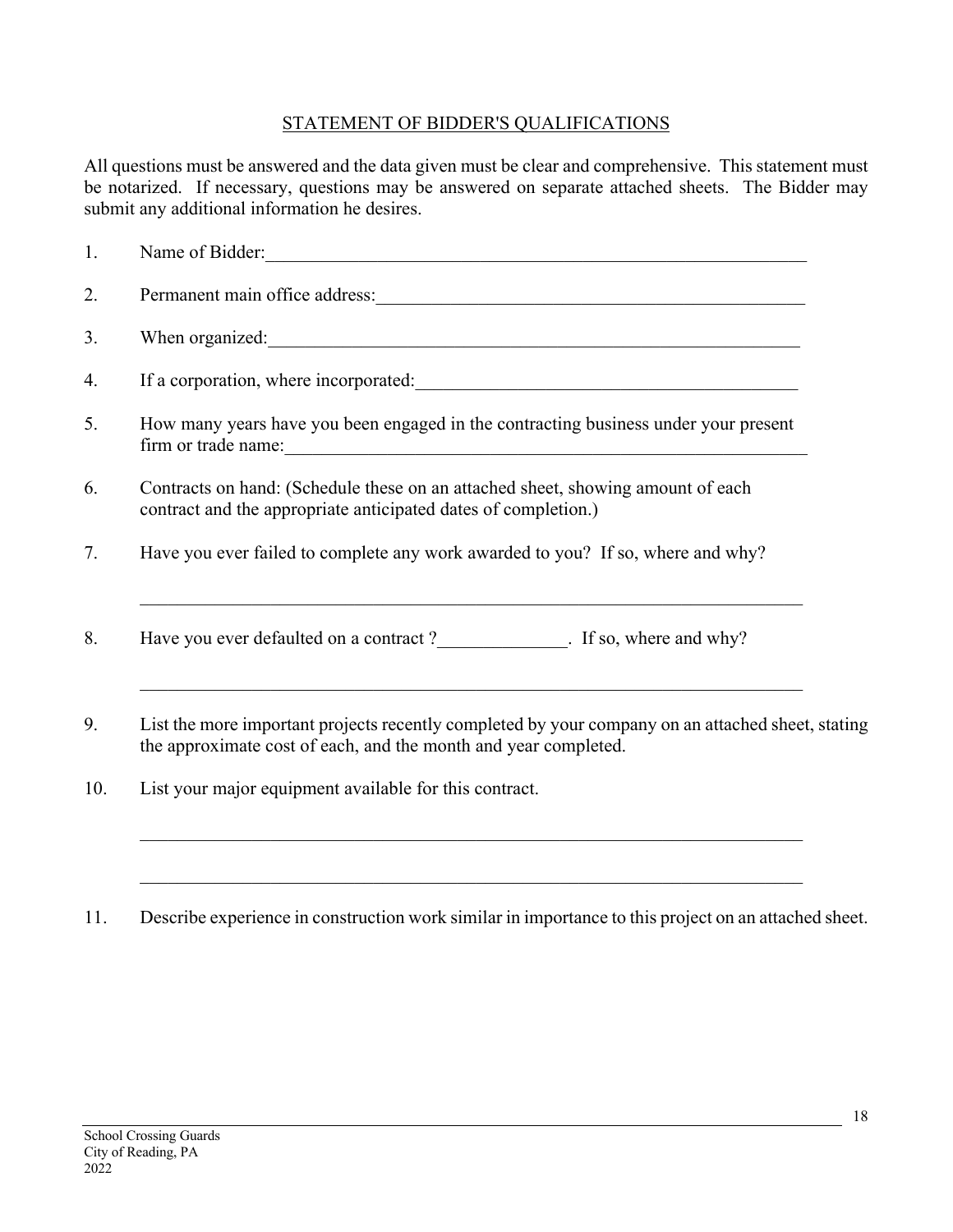Statement of Bidder's Qualifications

|     | <u> 1989 - Johann Barn, amerikan berkema dalam berkema dalam berkema dalam berkema dalam berkema dalam berkema da</u>                                                                                                                                                 |
|-----|-----------------------------------------------------------------------------------------------------------------------------------------------------------------------------------------------------------------------------------------------------------------------|
|     | Credit available: \$                                                                                                                                                                                                                                                  |
|     | Give Bank reference:                                                                                                                                                                                                                                                  |
|     | Will you, upon request, fill out a detailed financial statement and furnish any other information                                                                                                                                                                     |
| (A) | Have you ever been a party to or otherwise involved in any action or legal proceeding<br>involving matters related to race, color, nationality or religion?                                                                                                           |
|     | If so, give full details.                                                                                                                                                                                                                                             |
| (B) | Have you ever been accused of discrimination based upon race, color, nationality or<br>religion in any action or legal proceeding including any proceeding related to any Federal<br>Agency? _____________. If so, give full details ________________________________ |
|     |                                                                                                                                                                                                                                                                       |
|     | <u> 1989 - Johann Stoff, amerikansk politiker (d. 1989)</u>                                                                                                                                                                                                           |
|     |                                                                                                                                                                                                                                                                       |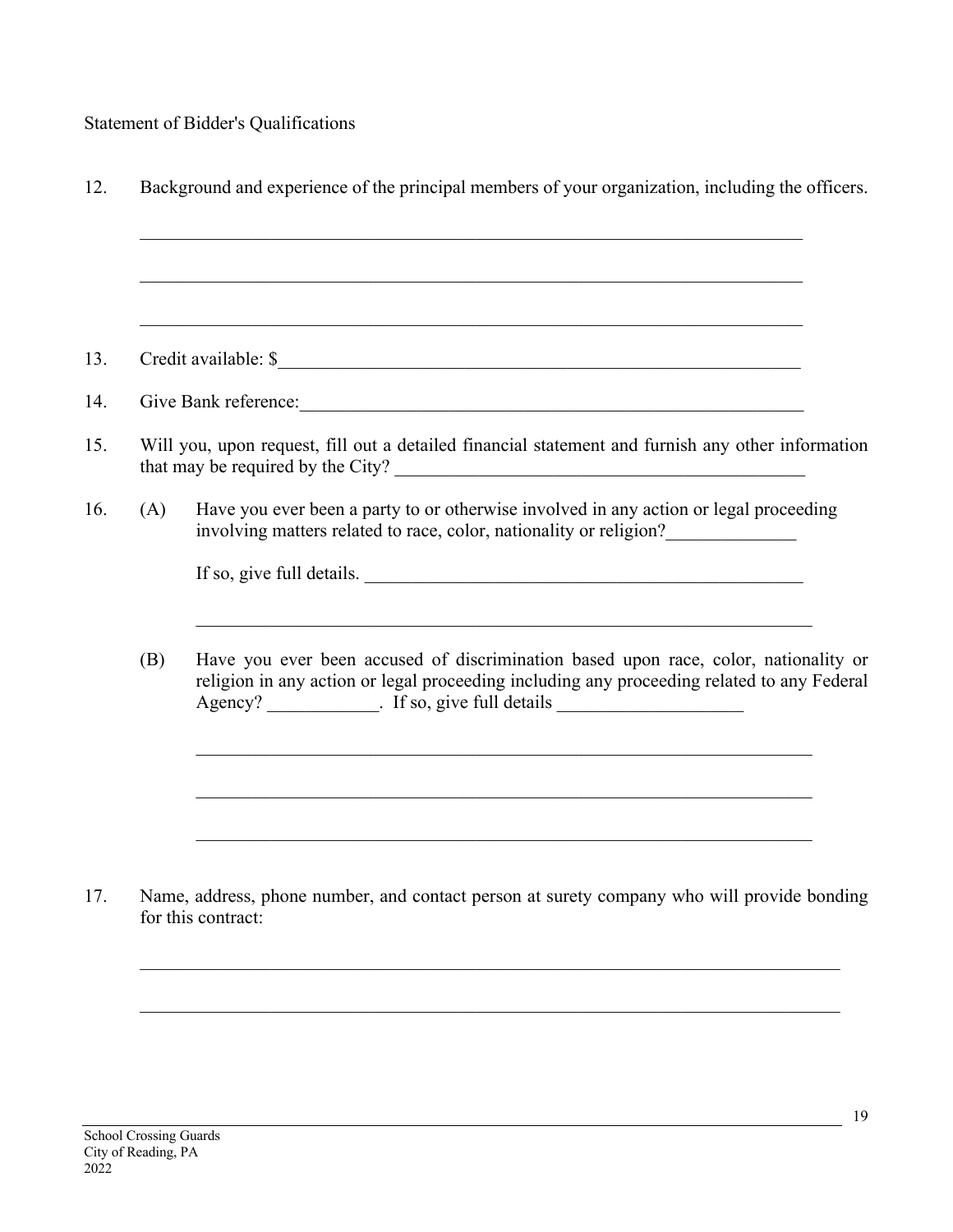- 18. Name, address, phone number, and contact person at insurance company who will provide insurance coverage for this contract:
- 19. The undersigned hereby authorizes any person, firm or corporation to furnish any information requested by the City of Reading in verification of the recitals comprising this Statement of Bidder's Qualifications.

| DA<br>at<br>ப்ப | `his | day of |  |
|-----------------|------|--------|--|
|                 |      |        |  |

(NAME OF BIDDER)

BY: \_\_\_\_\_\_\_\_\_\_\_\_\_\_\_\_\_\_\_\_\_\_\_\_\_\_\_\_\_\_

| TITI F |
|--------|
|--------|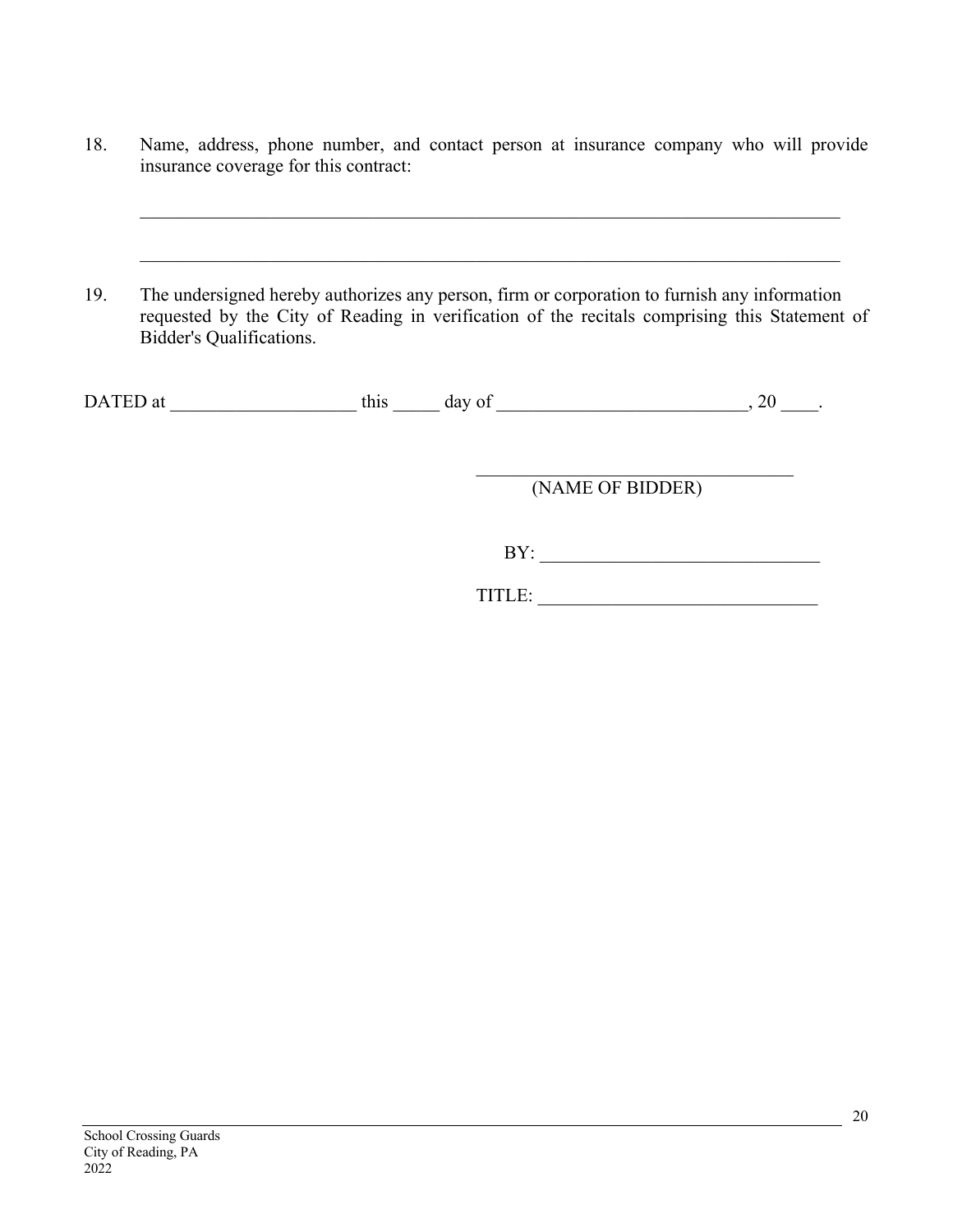#### NON DISCRIMINATION STATEMENT

The undersigned hereby certifies that it shall not discriminate against any employee or applicant for employment because of race, color, religion, sex, handicap, familial status, or national origin. The undersigned shall take affirmative action to insure that applicants for employment are employed, and that employees are treated during employment, without regard to their race, color, religion, sex, handicap, familial status, or national origin.

NAME

BIDDER

TITLE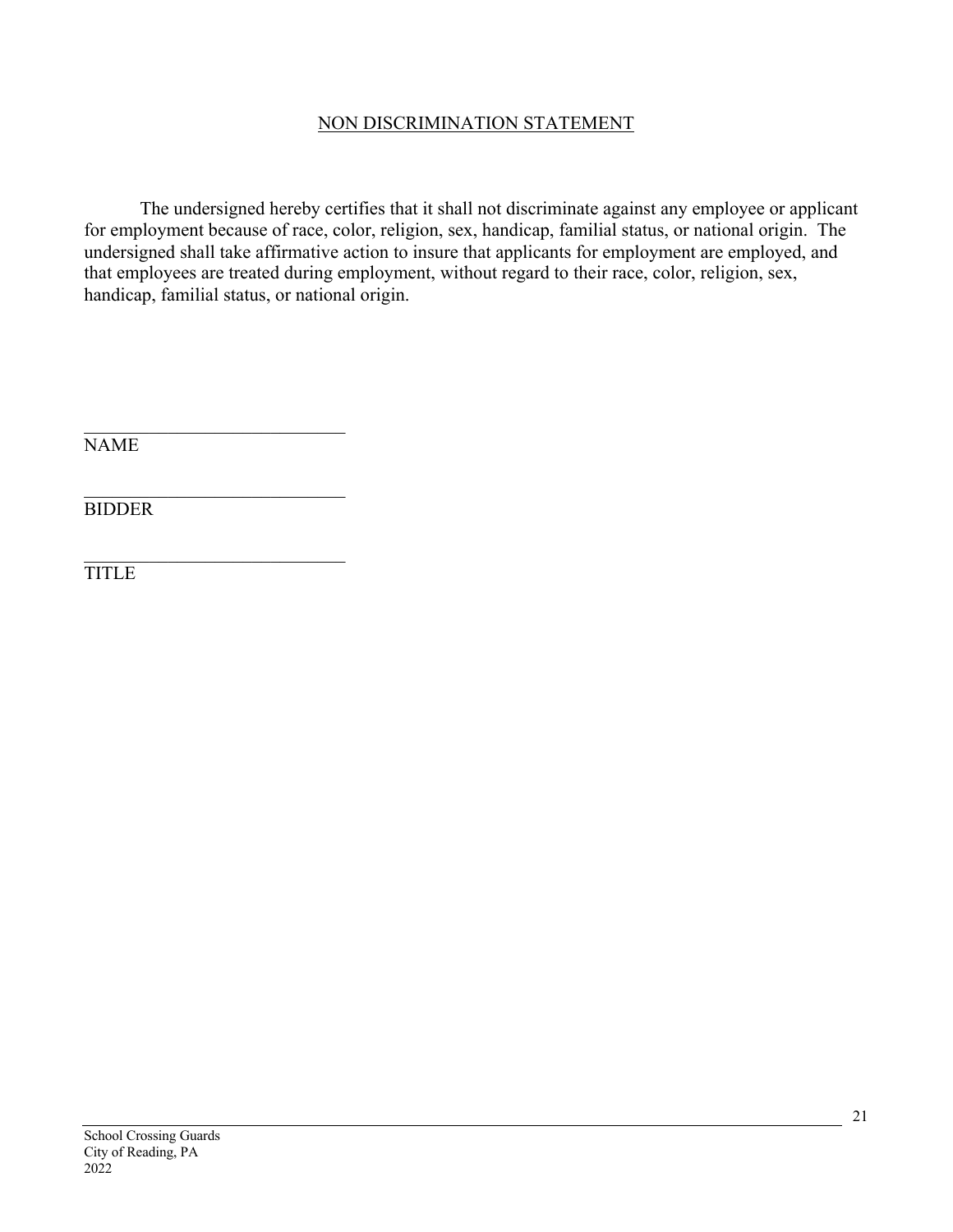# CONTRACT DOCUMENTS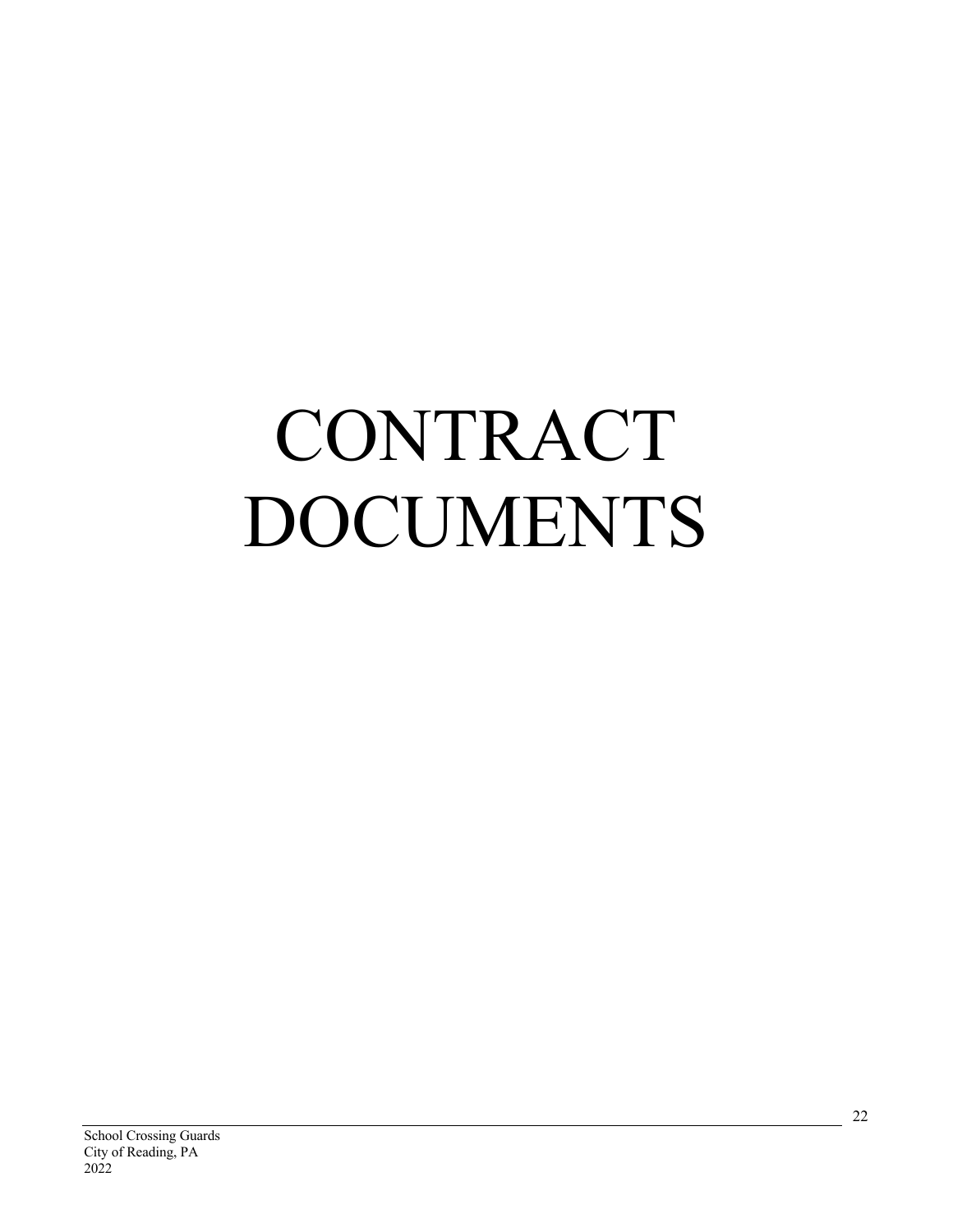#### C O N T R A C T

NOTE; This contract is not to be filled in until contract is awarded.

THIS AGREEMENT, made and concluded this day of example in the year two thousand and \_\_\_\_\_\_, by and between the City of Reading, a municipal corporation of the Commonwealth of Pennsylvania, located in the County of Berks, said Commonwealth, party of the first part, and <br>contractor, party of the second part, pursuant to law and to the provisions and requirements of the ordinance of the City of Reading, Pennsylvania.

WITNESSETH, that the parties to these presents, each in consideration of the agreements on the part of the other herein contained, have agreed, and hereby do agree, the party of the first part for itself, its successors and assign, and the party of the second part for itself, himself, or themselves, its successors, or his or their executors and administrators as follows:

CONTRACTOR'S GENERAL AGREEMENT. The Contractor covenant, promises and agrees to and with the party of the first part, for the consideration hereinafter mentioned and contained, and under the penalty expressed in a bond bearing date of \_\_\_\_\_\_\_\_\_\_\_\_\_\_\_\_ and hereto attached, to furnish all the material, machinery, equipment, tools, labor and transportation, except as hereinafter otherwise provided, at his own cost, necessary or proper for the purpose of executing the work embraced in this contract in a good, substantial and workmanlike manner, and in strict accordance with the specifications pertaining to this contract a herein contained.

PARTS OF CONTRACT. Notice to Contractors; Bid Instructions; Documents to be Submitted with Bid; Contract Documents; Documents to be Submitted During the Course of the Contract; Affirmative Action Requirements; General Provisions; Supplementary General Terms and Conditions; Technical Specifications; and Correspondence and Supportive Documentation shall each form a part of the Contract.

THE CONTRACT SUM. The City shall pay the Contractor for the performance of the Contract, subject to additions and deductions provided therein, in current funds as follows:

\_\_\_\_\_\_\_\_\_\_\_\_\_\_\_\_\_\_\_\_\_\_\_\_\_\_\_\_\_\_\_\_\_\_\_\_\_\_\_\_\_\_\_\_\_\_\_\_\_\_\_\_\_\_ (state here the lump sum amount, unit

prices, or both as desired in individual cases.)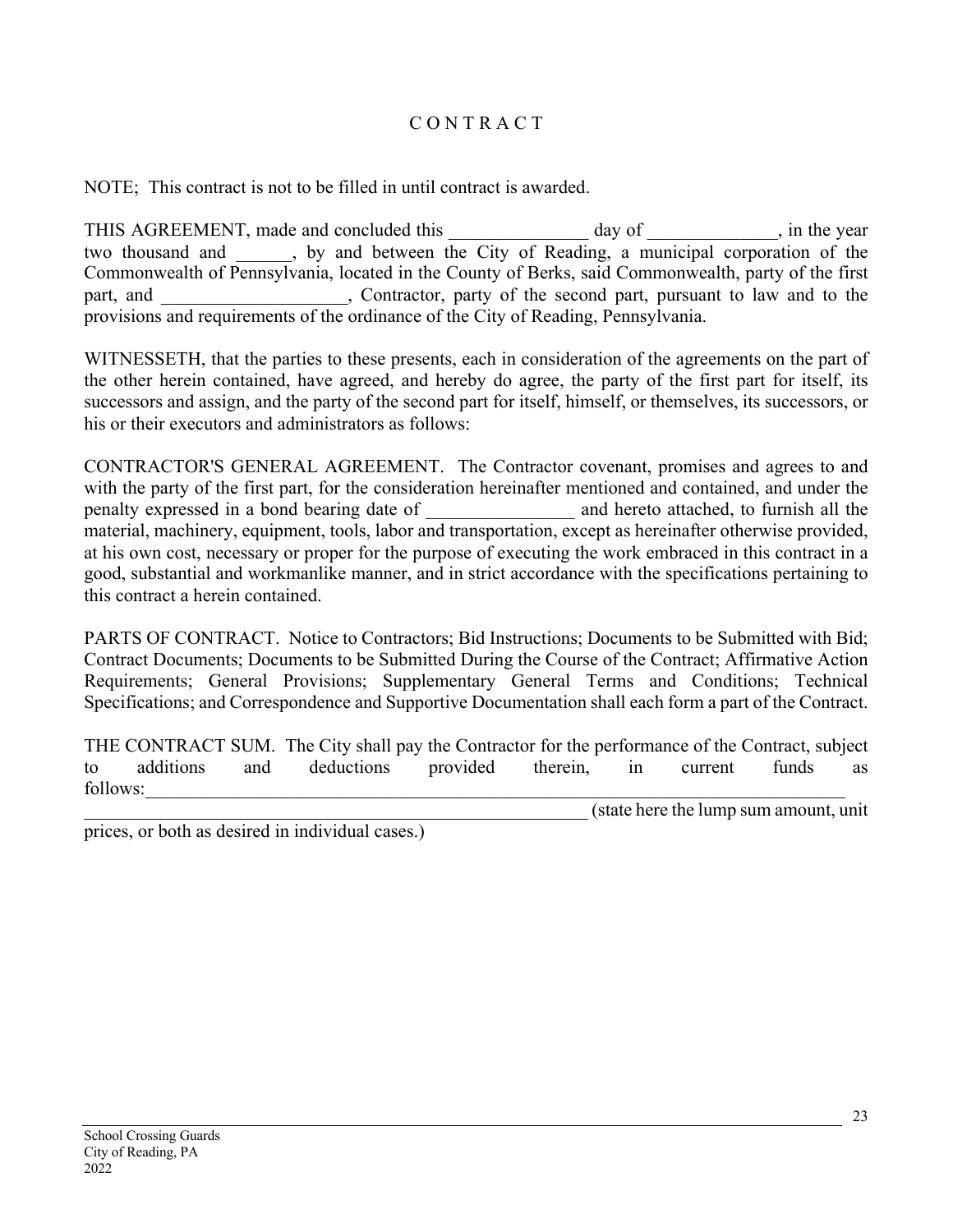Where the quantities originally contemplated are so changed that application of the agreed unit price to the quantity of work performed is shown to create a hardship to the Owner or the Contractor, there shall be an equitable adjustment of the Contract to prevent such hardship.

TIME & MANNER OF DOING WORK. The party of the second part agrees to commence the work to be done under this contract, upon receiving written notice from the Police Chief, or other applicable Director.

STIPULATED DAMAGES. The Contractor shall begin work within ten (10) days of receipt of written notice from the applicable Director, to do so. If the Contractor fails to complete and finish the work in conformity with the terms and provisions of this Contract within the time hereinbefore specified, he shall pay to the City the sum of *Five Hundred Dollars (\$500.00)* for each and every day thereafter, including Sundays and holidays, that the finishing of the Contract is delayed, which sum shall be construed as stipulated and liquidated damages and not as a penalty and shall be deducted from the amount due by the terms of the Contract; provided, however, that in case of justifiable delay, the City shall extend the time for completion of said work as provided for in Article G.7, but no extension of time for any reason beyond the time fixed herein for the completion of the work shall be deemed a waiver by the City of the right to abrogate this Contract for abandonment for delay.

LIENS. Neither the final payment nor any part of the retained percentage shall become due until the Contractor, if required, shall deliver to the City a complete release of all liens arising out of this Contract, or receipts in full in lieu thereof, and, if required in either case, an affidavit that so far as he has knowledge or information the release and receipts include all the labor and material for which a lien could be filed. If any lien remains unsatisfied after all payments are made, the Contractor shall refund to the City all monies that the latter may be compelled to pay in discharging such a lien, including all costs and a reasonable attorney's fee.

BASIS OF CONTRACT. This contract is founded on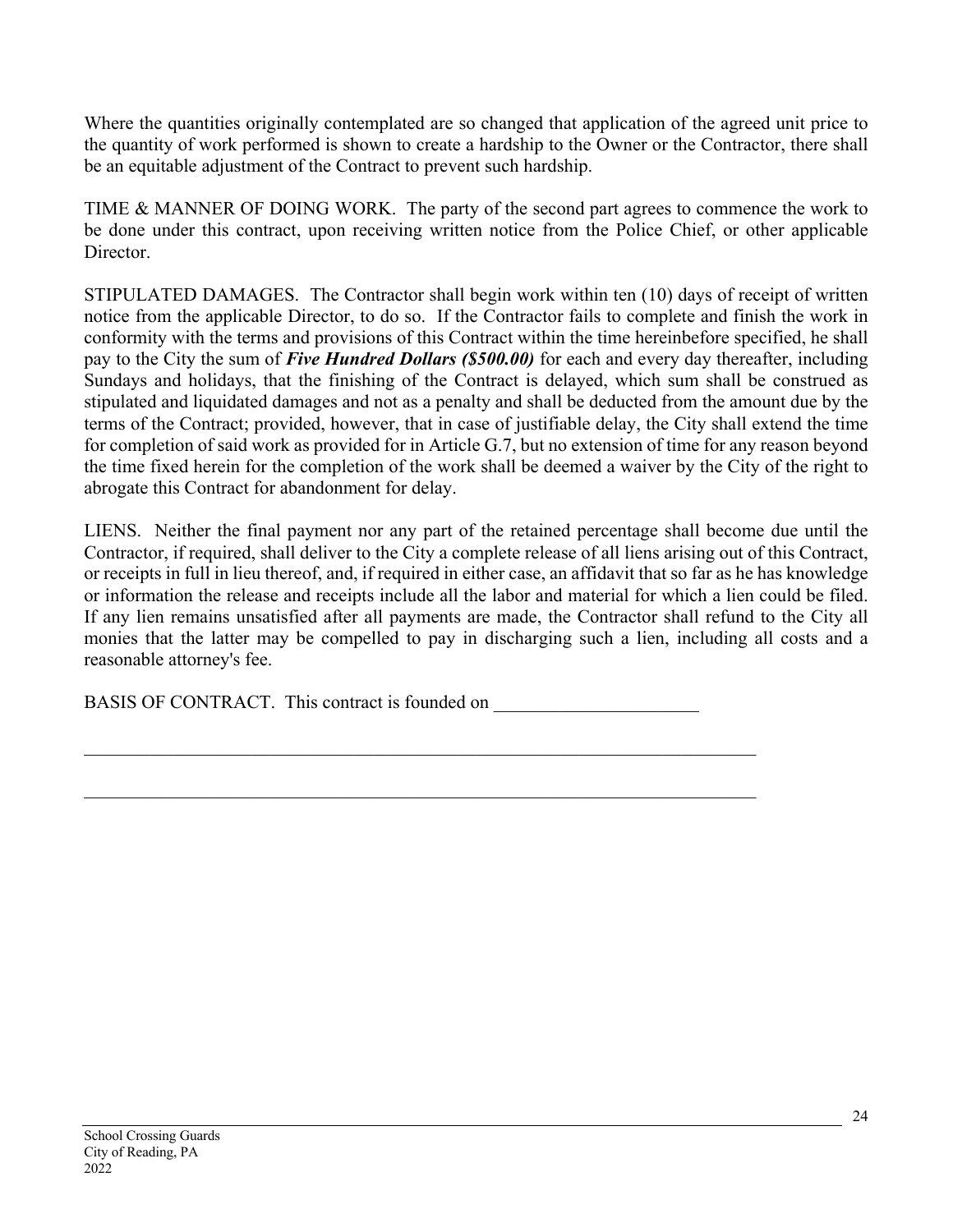IN WITNESS WHEREOF, the said City of Reading has caused this Agreement to be executed by its Mayor, and its corporate seal to be hereunto affixed, duly attested by its City Clerk, and the party of the second part.

the day and year first above written.

CITY OF READING

Mayor

ATTEST:

City Clerk

Signed and Sealed in the Presence of

**CONTRACTOR** 

## PRESIDENT

#### **SECRETARY**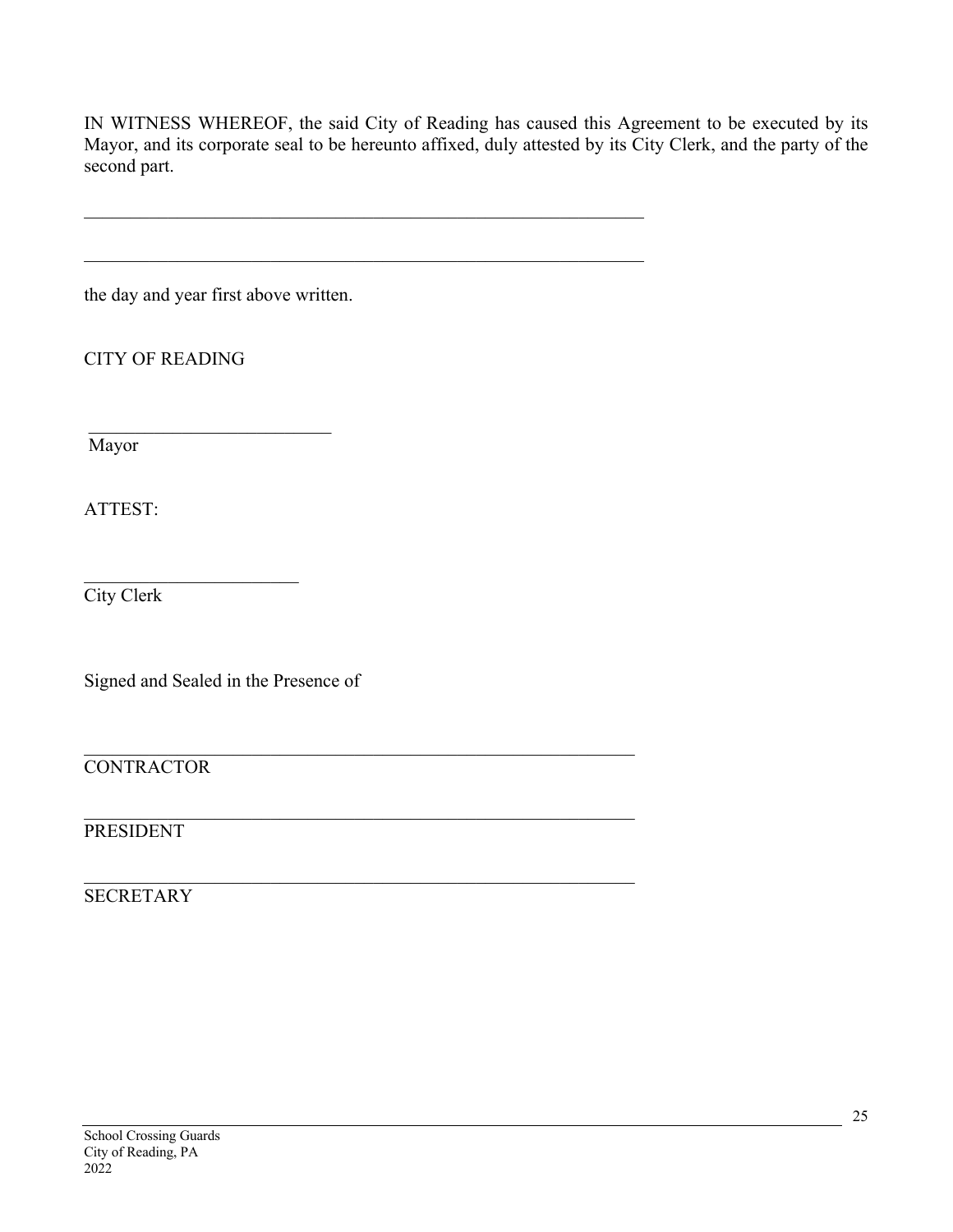#### PERFORMANCE BOND

| Know All Men By These Presents that we,                                                                                                                                                         |                                                           |      |     |        |       |
|-------------------------------------------------------------------------------------------------------------------------------------------------------------------------------------------------|-----------------------------------------------------------|------|-----|--------|-------|
|                                                                                                                                                                                                 | (CONTRACTOR)                                              |      |     |        |       |
| hereinafter called the PRINCIPAL, and                                                                                                                                                           |                                                           |      |     |        |       |
|                                                                                                                                                                                                 | (SURETY)                                                  |      |     |        |       |
| hereinafter called the SURETY, a corporation organized and existing under the laws of                                                                                                           |                                                           |      |     |        |       |
| the                                                                                                                                                                                             | are                                                       | held | and | firmly | bound |
| unto                                                                                                                                                                                            | hereinafter called the OBLIGEE, as hereinafter set forth, |      |     |        |       |
| the United States of America, for the payment of which sum we bind ourselves, our heirs, executors,<br>administrators, successors and assigns, jointly and severally, firmly by these presents. |                                                           |      |     |        |       |

#### WITNESSETH THAT:

WHEREAS, the PRINCIPAL heretofore submitted to the OBLIGEE a certain PROPOSAL, dated \_\_\_\_\_\_\_\_\_\_\_\_\_\_, 20\_\_\_\_, to perform the WORK for the OBLIGEE, in connection with the \_\_\_\_\_\_\_\_\_\_\_\_\_\_\_\_\_\_\_\_\_\_\_\_\_\_\_\_\_\_\_\_\_\_\_\_\_\_\_\_\_\_\_\_\_\_\_\_\_\_\_\_\_\_\_\_\_\_\_\_\_\_\_\_\_\_\_\_\_\_\_\_ as set forth in

#### CONTRACT DOCUMENTS.

WHEREAS, the OBLIGEE is a "contracting body" under provisions of Act No. 385 of the General Assembly of the Commonwealth of Pennsylvania, approved by the Governor on December 20, 1967, known and cited as the "Public Works Contractors Bond Law of 1967" (the "Act"); and

WHEREAS, the Act, in Section 3(a), requires that, before an award shall be made to the PRINCIPAL by the OBLIGEE in accordance with the PROPOSAL, the PRINCIPAL shall furnish this BOND to the OBLIGEE, with this BOND to become binding upon the award of the CONTRACT to the PRINCIPAL by the OBLIGEE in accordance with the PROPOSAL; and

WHEREAS, it also is a condition of the CONTRACT DOCUMENTS that this BOND shall be furnished by the PRINCIPAL to the OBLIGEE; and

WHEREAS, under the CONTRACTOR DOCUMENTS, it is provided inter alia, that if the PRINCIPAL shall furnish this BOND to the OBLIGEE, and if the OBLIGEE shall make an award to the PRINCIPAL, in accordance with the PROPOSAL, then the PRINCIPAL and OBLIGEE shall enter into a CONTRACT with respect to performance of the WORK, the form of which CONTRACT is set forth in the CONTRACT DOCUMENTS.

26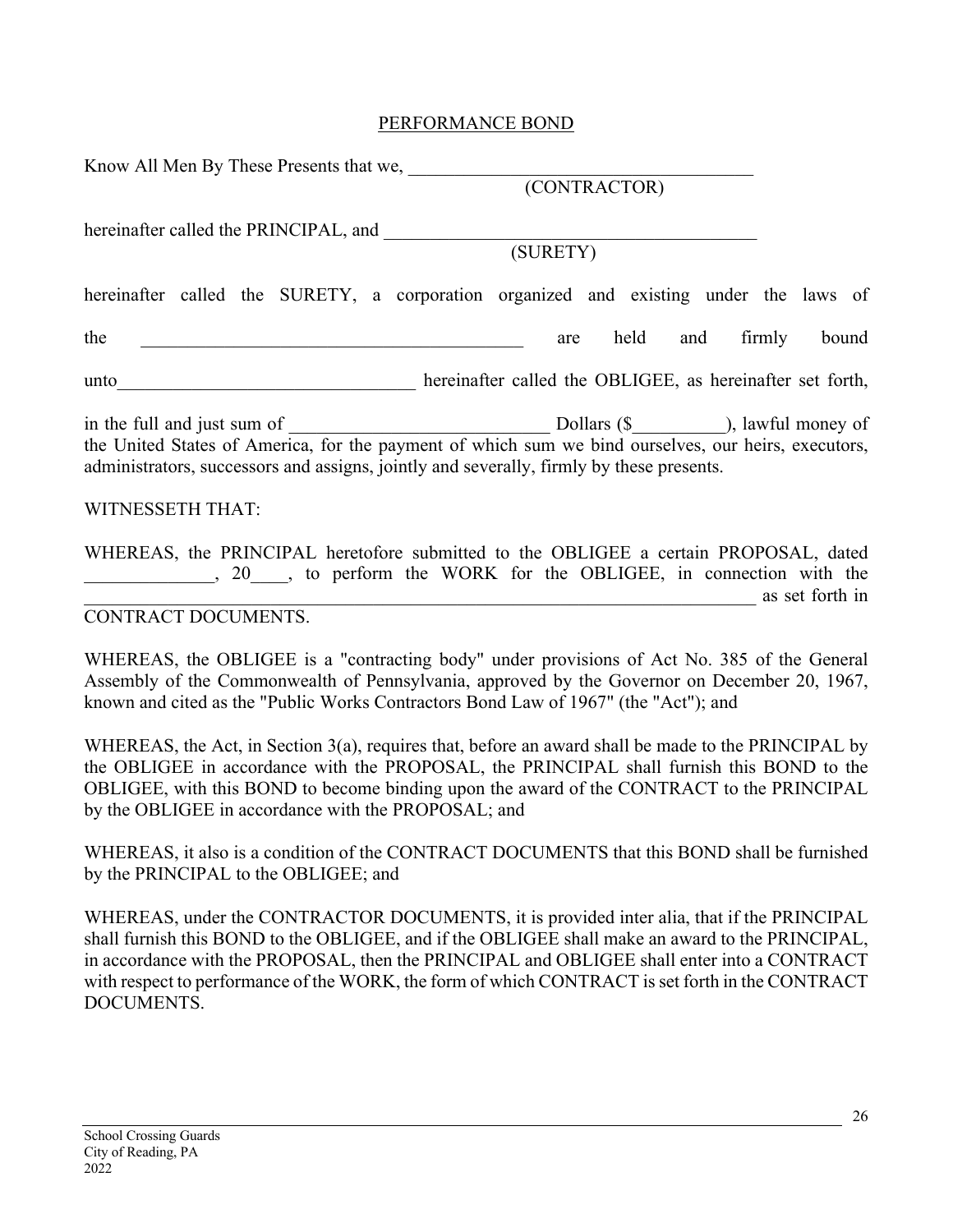NOW, THEREFORE, the terms and conditions of this BOND are and shall be that if the PRINCIPAL will truly and faithfully comply with and perform the WORK in accordance with the CONTRACT DOCUMENTS, at the time and in the manner provided in the CONTRACT DOCUMENTS, and if the PRINCIPAL shall satisfy all claims and demands incurred in or related to the performance of the WORK by the PRINCIPAL, and if the PRINCIPAL shall indemnify completely and shall hold harmless the OBLIGEE and all of its officers, agents and employees from any and all costs and damages which the OBLIGEE and all of its officers, agents and employees may sustain or suffer by reason of the failure of the PRINCIPAL to do so, and if the PRINCIPAL shall reimburse completely and shall pay to the OBLIGEE any and all costs and expenses which the OBLIGEE and all of its officers, agents or employees may incur by reason of any such default or failure of the PRINCIPAL, then this BOND shall be void; otherwise, this BOND shall remain in force and effect.

This BOND, is executed and delivered under and subject to the Act, to which reference hereby is made.

The PRINCIPAL and the SURETY agree that any alterations, changes and/or additions to the CONTRACT DOCUMENTS, and/or any alterations, changes and/or additions to the WORK to be performed in accordance with the CONTRACT DOCUMENTS, and/or any alterations, changes and/or additions to the CONTRACT , and/or any giving by the OBLIGEE of any extensions of time for the performance of the WORK in accordance with the CONTRACT DOCUMENTS, and/or any act of forbearance of either the PRINCIPAL or the OBLIGEE toward the other with respect to the CONTRACT DOCUMENTS, and/or the reduction of any percentage to be retained by the OBLIGEE as permitted by the CONTRACT DOCUMENTS, shall not release, in any manner whatsoever, the PRINCIPAL and the SURETY, or either of them, or their heirs, executors, administrators, successors and assigns, from liability and obligations under this BOND; and the SURETY, for value received, does waive notice of any such alterations, changes, additions, extensions of time, acts of forbearance and/or reduction of retained percentage.

IN WITNESS WHEREOF, the PRINCIPAL and the SURETY cause this BOND to be signed, sealed and delivered this  $\_\_\_\_\_\$  day of  $\_\_\_\_\_\_\_\_\_\_\_$ , 20 $\_\_\_\_\_\_\_\_\_$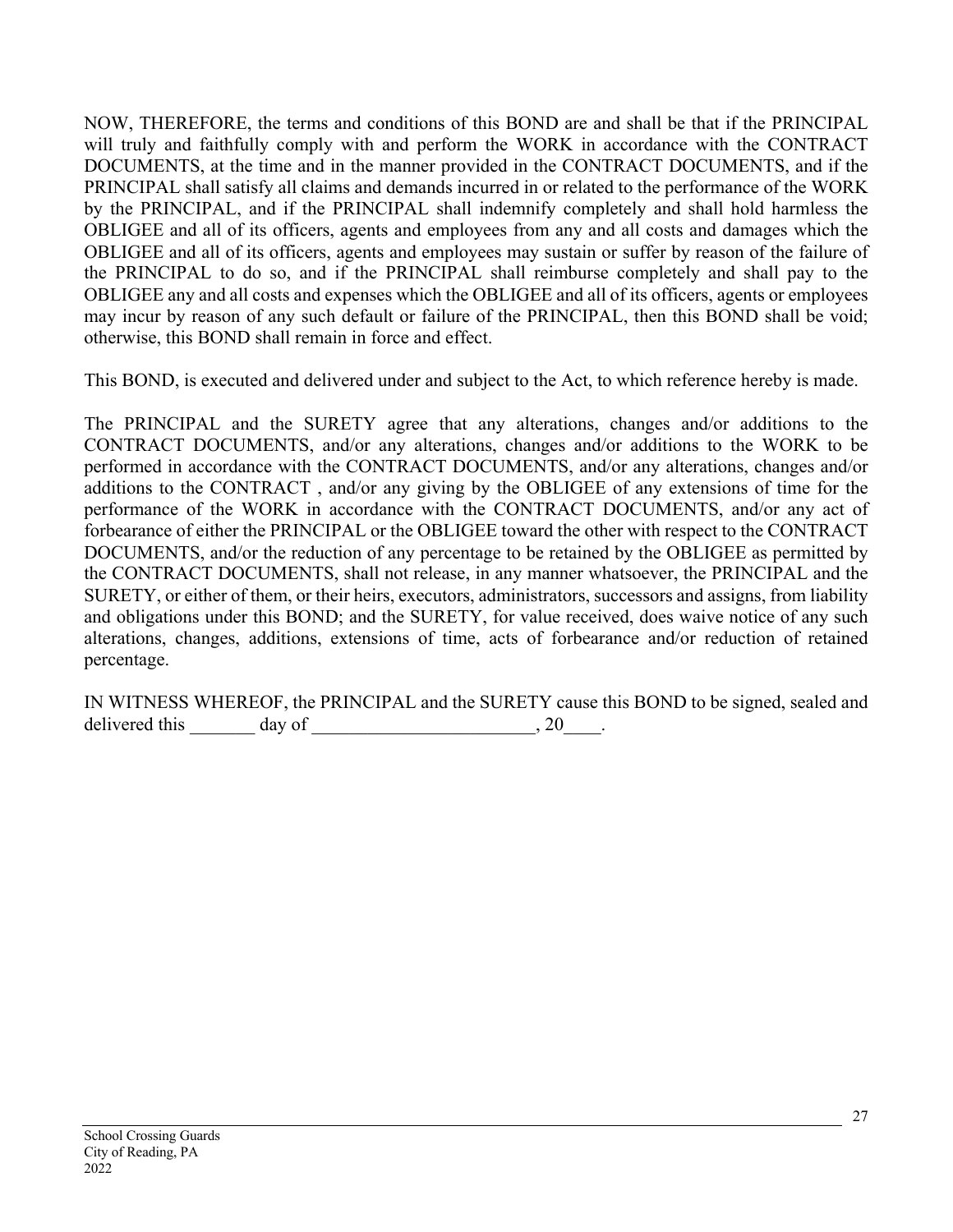# (INDIVIDUAL PRINCIPAL)

|                                                                                                              | (Seal)                             |        |
|--------------------------------------------------------------------------------------------------------------|------------------------------------|--------|
| (Signature of Individual)                                                                                    |                                    |        |
| Witness:                                                                                                     |                                    |        |
| the control of the control of the control of the control of the control of<br>Trading and Doing Business as: |                                    |        |
|                                                                                                              | (PARTNERSHIP PRINCIPAL)            |        |
|                                                                                                              | (Name of Partnership)              | (Seal) |
| Witness:                                                                                                     |                                    |        |
| Witness:                                                                                                     | By: <u>(Partner)</u>               | (Seal) |
| <u> 1989 - Johann John Stone, mars et al. (</u>                                                              | By: $\frac{1}{(\text{Patterner})}$ | (Seal) |
| Witness:                                                                                                     | By: $\qquad \qquad$                | (Seal) |
| Witness:                                                                                                     | (Partner)                          |        |
|                                                                                                              | By: $\frac{1}{(\text{ Partner})}$  | (Seal) |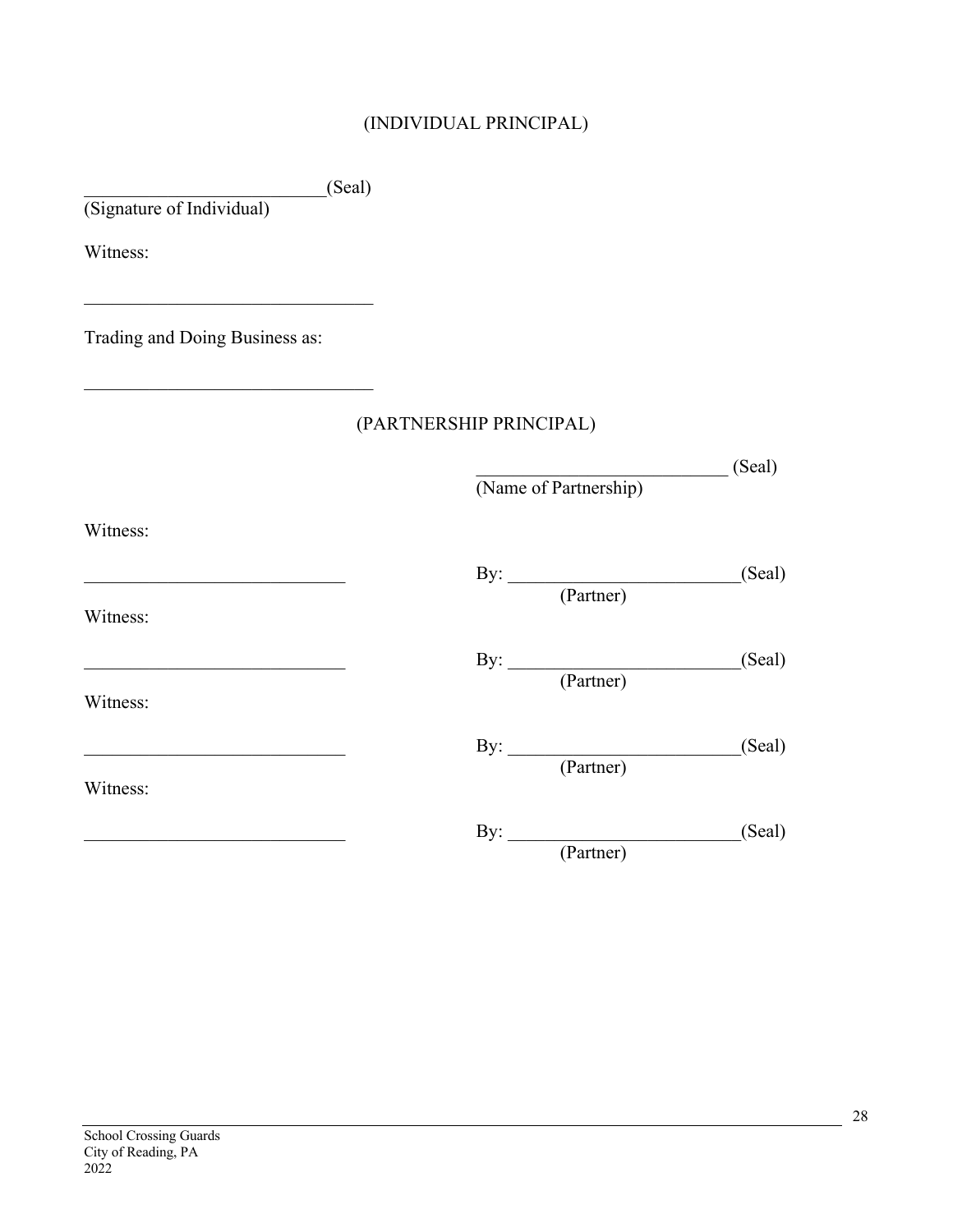#### (CORPORATION PRINCIPAL)

Attest:

(Secretary)

(Name of Corporation)

 $\mathbf{By:}$ 

(President/Vice President)

(CORPORATE SEAL)

or (if appropriate)

(Name of Corporation)

 $\mathbf{By:}$ 

Authorized Representative

\*Attach appropriate proof, dated as of the same date as the Bond, evidencing authority to execute in behalf of the corporation.

Signed  $\Box$ 

(Title)

Subscribed and sworn to before me on

this  $\rule{1em}{0.15mm}$  day of  $\rule{1.5mm}{0.15mm}$ , 20  $\rule{1.5mm}{}$ 

 $(Title)$ 

My commission expires: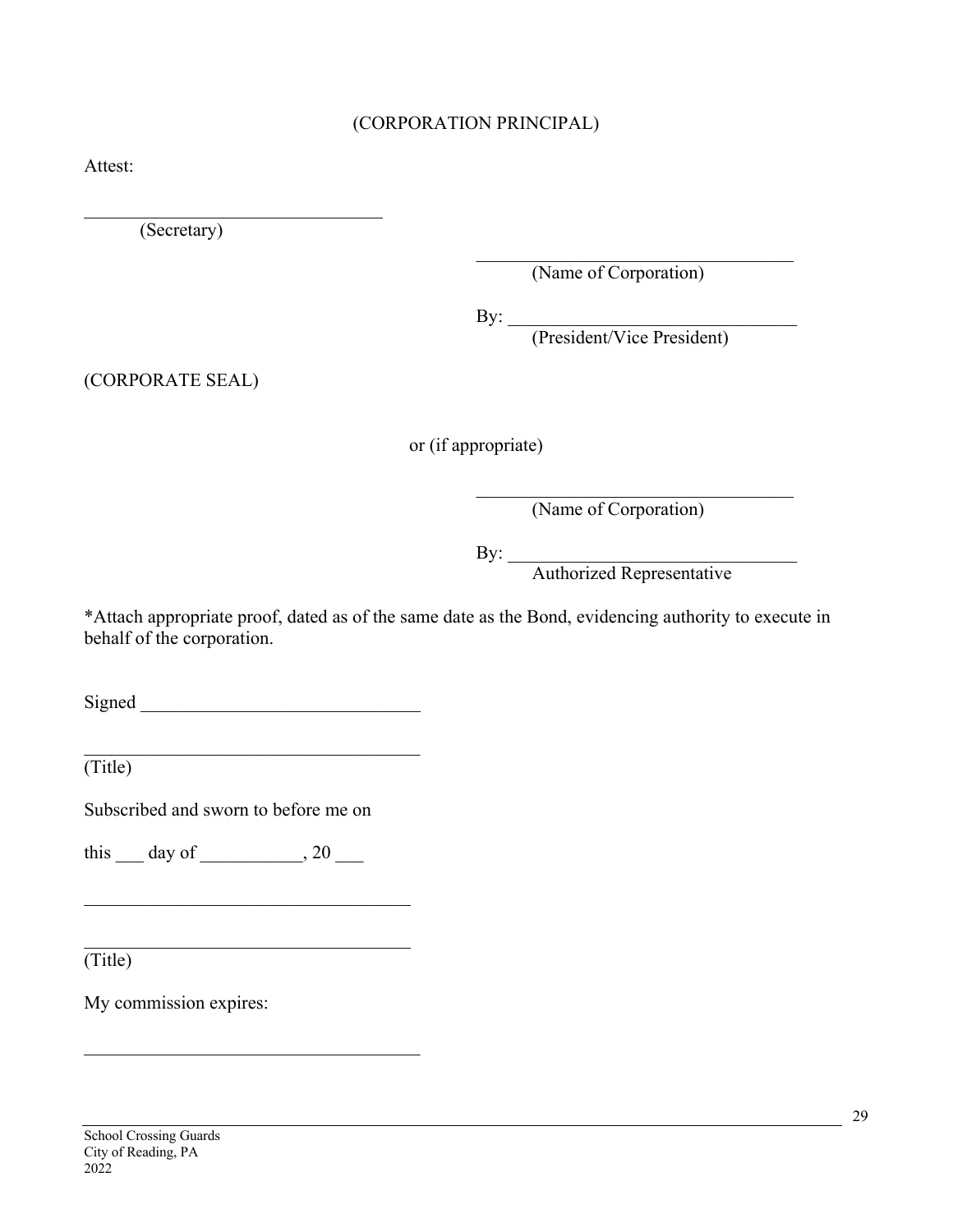#### (CORPORATION SURETY)

(Name of Corporation)

 $\mathbf{By:}$ 

\*\* (Attorney-in-fact)

Witness:

(Corporate Seal)

\*\*Attach an appropriate power of attorney, valid and in effect as of the date of this affidavit, evidencing the authority of the Attorney-In-Fact to act in behalf of the corporation.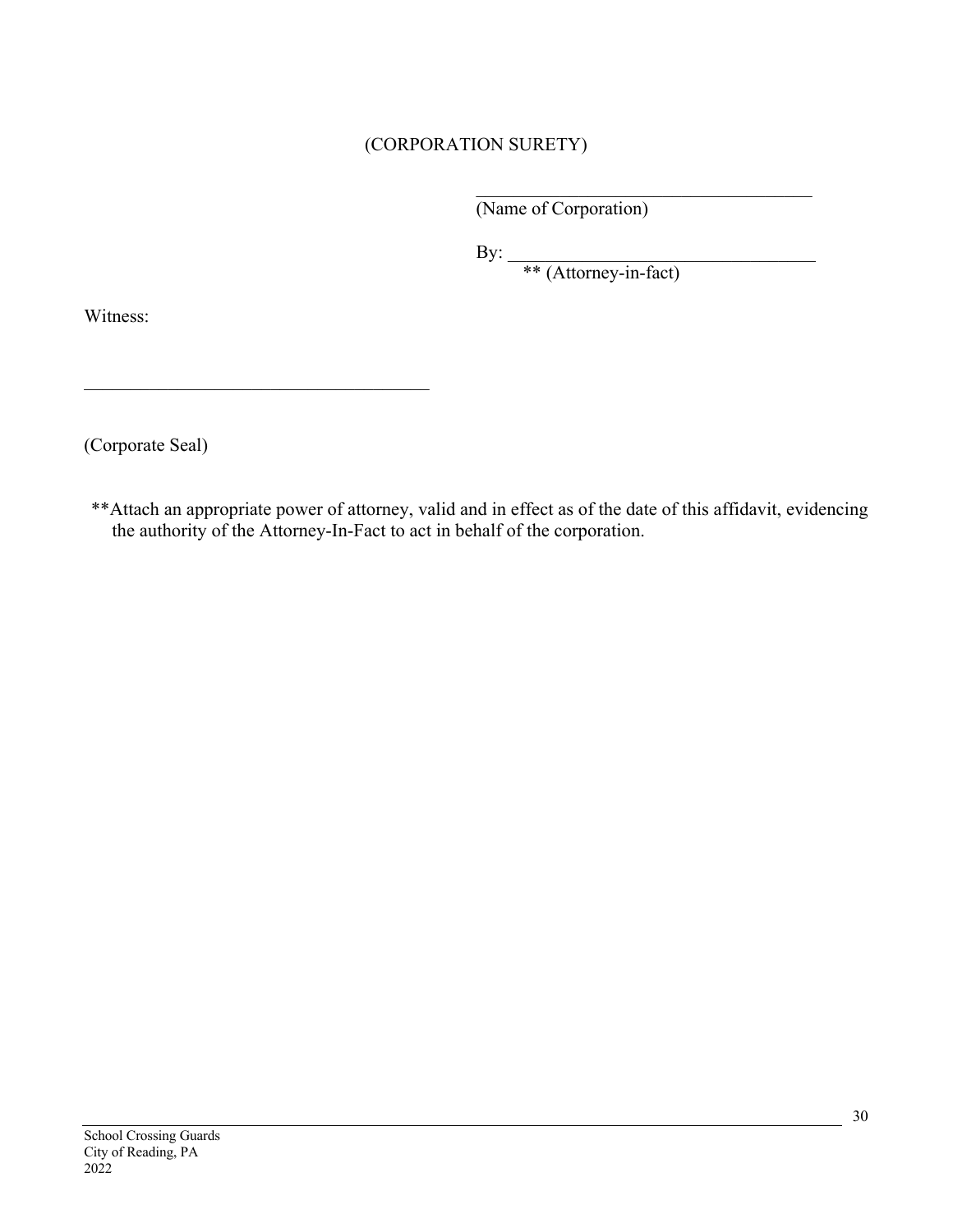#### STATEMENT ACCEPTING PROVISIONS OF WORKERS' COMPENSATION ACT

ss.

STATE OF \_\_\_\_\_\_\_\_\_\_\_\_\_\_\_\_\_\_\_\_\_\_\_\_\_\_

COUNTY OF

The undersigned contractor has accepted the provisions of the Workers' Compensation Act of Pennsylvania, with all supplements, and has insured liability thereunder in accordance with the terms thereof with the insurance company whose signature is attached hereto.

For Individual

For Corporation

(Name of Corporation)

 $\mathbf{By:}$ (Official Title)

Attest: (Secretary or Asst. Secretary)

For Partnership

(Name of Partnership)

By:\_\_\_\_\_\_\_\_\_\_\_\_\_\_\_\_\_\_\_\_\_\_\_\_\_\_\_\_\_\_(SEAL)

 $\mathcal{L}_\text{max}$  and  $\mathcal{L}_\text{max}$  and  $\mathcal{L}_\text{max}$  and  $\mathcal{L}_\text{max}$ 

 $(SEAL)$ 

(Partners)

(Name of Insurance Company)

 $\mathbf{By:}$ Attorney-in-Fact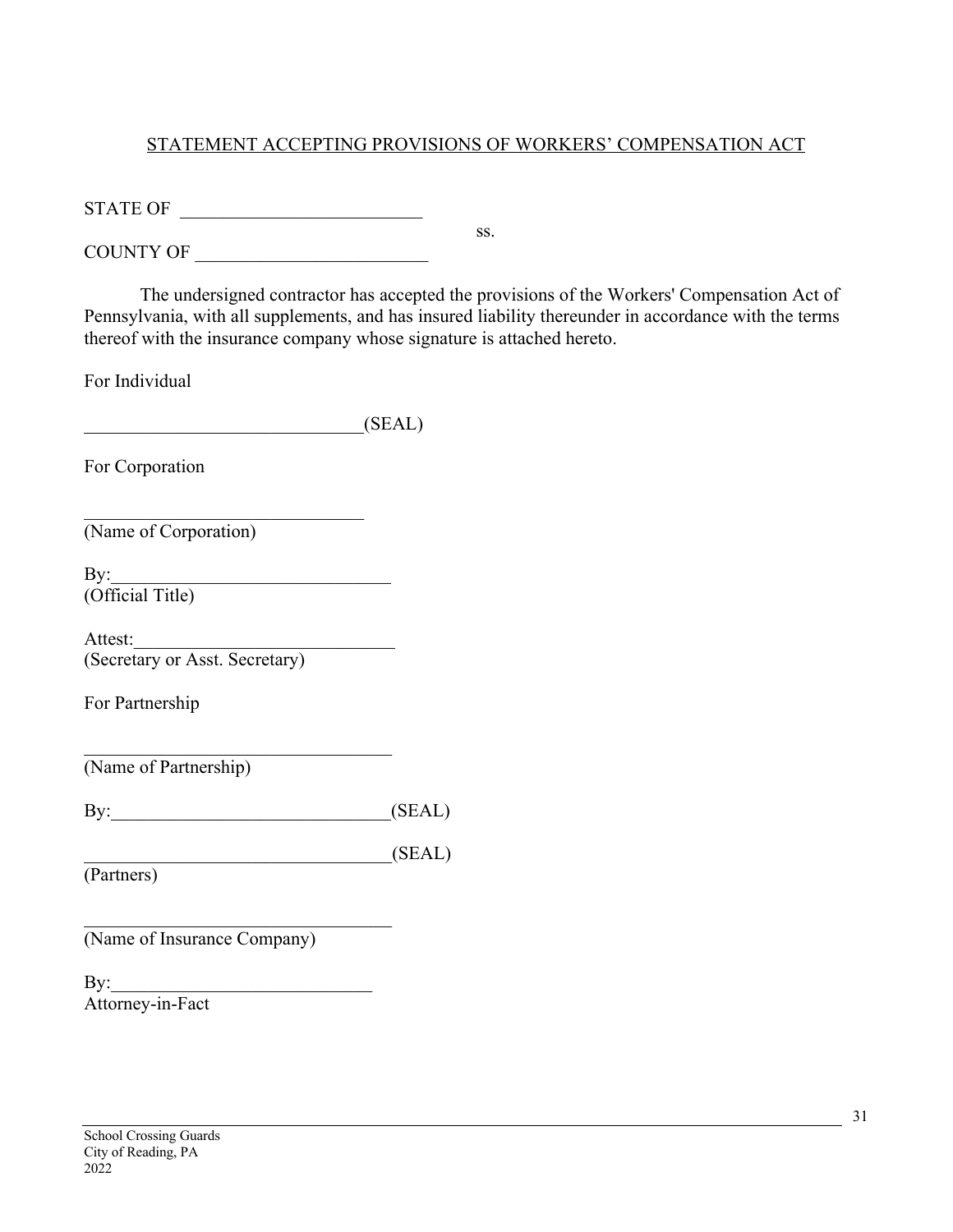#### STIPULATION AGAINST LIENS

| WHEREAS, |         |  |  |                                                            |       | hereinafter called the CONTRACTOR,                                                                                     |
|----------|---------|--|--|------------------------------------------------------------|-------|------------------------------------------------------------------------------------------------------------------------|
| has      | entered |  |  | into a CONTRACT,                                           | dated | with<br>20 and 20 and 20 and 20 and 20 and 20 and 20 and 20 and 20 and 20 and 20 and 20 and 20 and 20 and 20 and 20 an |
|          |         |  |  |                                                            |       | hereinafter called the CITY, to                                                                                        |
|          |         |  |  |                                                            |       | provide materials and perform labor necessary for the manufacture and furnishing of the: as set forth in               |
|          |         |  |  | the CONTRACT DOCUMENTS as prepared by the City of Reading. |       |                                                                                                                        |

NOW, THEREFORE, it is hereby stipulated and agreed by and between the said parties, as part of the said CONTRACT, and for the consideration therein set forth, that neither the undersigned CONTRACTOR, any SUBCONTRACTOR or material man, nor any other person furnishing labor or materials to the said CONTRACTOR under this CONTRACT shall file a lien, commonly called a mechanic's lien, for WORK done or materials furnished for the above manufacture.

This stipulation is made and shall be filed with the Berks County Prothonotary within ten (10) days after execution, in accordance with the requirements of Section 1402 of the Mechanics Lien Law of 1963 of the Commonwealth of Pennsylvania in such case provided.

|                            |        | IN WITNESS WHEREOF, the parties hereto have caused the signature of their proper officers to |  |
|----------------------------|--------|----------------------------------------------------------------------------------------------|--|
| be affixed thereto on this | day of | 20                                                                                           |  |

(SEAL)

|                                                                                                                                                                                                                                                                                                                                                                                                                                                                                                                                                               | BY: |
|---------------------------------------------------------------------------------------------------------------------------------------------------------------------------------------------------------------------------------------------------------------------------------------------------------------------------------------------------------------------------------------------------------------------------------------------------------------------------------------------------------------------------------------------------------------|-----|
| (CITY OF READING)                                                                                                                                                                                                                                                                                                                                                                                                                                                                                                                                             |     |
| ATTEST:                                                                                                                                                                                                                                                                                                                                                                                                                                                                                                                                                       |     |
| BY:                                                                                                                                                                                                                                                                                                                                                                                                                                                                                                                                                           |     |
|                                                                                                                                                                                                                                                                                                                                                                                                                                                                                                                                                               |     |
| (SEAL)                                                                                                                                                                                                                                                                                                                                                                                                                                                                                                                                                        |     |
|                                                                                                                                                                                                                                                                                                                                                                                                                                                                                                                                                               | BY: |
| (CONTRACTOR)                                                                                                                                                                                                                                                                                                                                                                                                                                                                                                                                                  |     |
| ATTEST:                                                                                                                                                                                                                                                                                                                                                                                                                                                                                                                                                       |     |
|                                                                                                                                                                                                                                                                                                                                                                                                                                                                                                                                                               |     |
| $\text{TITLE:}\n \underline{\hspace{2cm}}\n \underline{\hspace{2cm}}\n \underline{\hspace{2cm}}\n \underline{\hspace{2cm}}\n \underline{\hspace{2cm}}\n \underline{\hspace{2cm}}\n \underline{\hspace{2cm}}\n \underline{\hspace{2cm}}\n \underline{\hspace{2cm}}\n \underline{\hspace{2cm}}\n \underline{\hspace{2cm}}\n \underline{\hspace{2cm}}\n \underline{\hspace{2cm}}\n \underline{\hspace{2cm}}\n \underline{\hspace{2cm}}\n \underline{\hspace{2cm}}\n \underline{\hspace{2cm}}\n \underline{\hspace{2cm}}\n \underline{\hspace{2cm}}\n \underline$ |     |
|                                                                                                                                                                                                                                                                                                                                                                                                                                                                                                                                                               |     |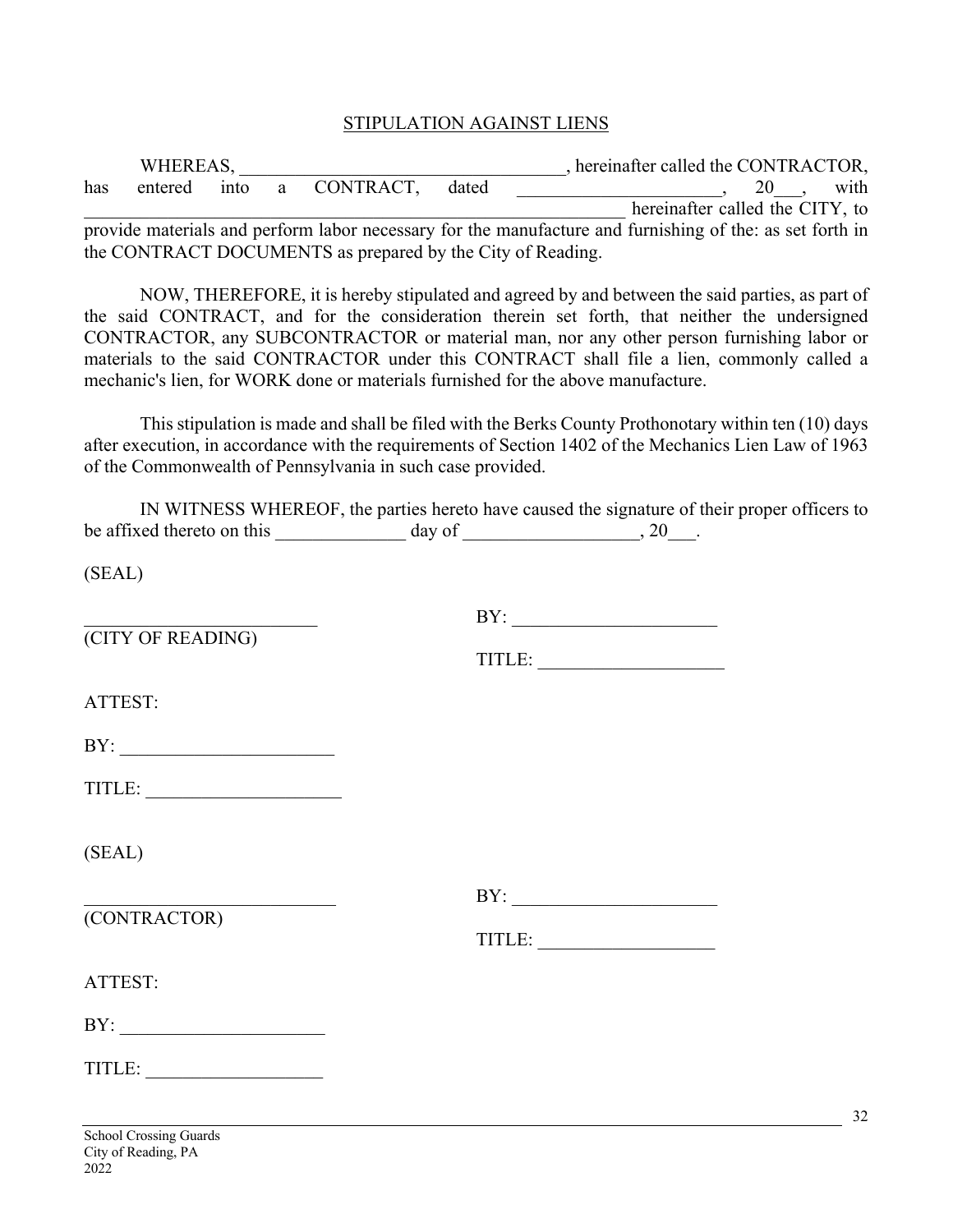#### INDEMNITY AGREEMENT & HOLD HARMLESS

#### KNOW ALL MEN BY THESE PRESENTS:

WHEREAS, the undersigned has entered into a contract with the CITY OF READING, dated  $\frac{1}{20}$ , 20  $\frac{1}{20}$ , providing for the

City of Reading, Pennsylvania.

NOW, THEREFORE, in consideration of the award of said contract to the undersigned, , as well as in further consideration of the sum of ONE DOLLAR (\$1.00) in hand paid to the said by the City of Reading, receipt whereof is hereby acknowledged, the said agrees to indemnify and save harmless the CITY OF READING, its officers, agents, servants, and employees against any and all loss, damage, costs and expenses which the said CITY may hereafter suffer, incur, be put to or pay by reason of any bodily injury (including death) or damage to property arising out of any act or omission in performance of the work undertaken under the aforesaid contract.

EXECUTED this day of  $\qquad \qquad , 20$ .

By: \_\_\_\_\_\_\_\_\_\_\_\_\_\_\_\_\_\_\_\_\_\_\_\_\_\_\_\_\_\_

Title: \_\_\_\_\_\_\_\_\_\_\_\_\_\_\_\_\_\_\_\_\_\_\_\_\_\_\_

ATTEST:

(Title)